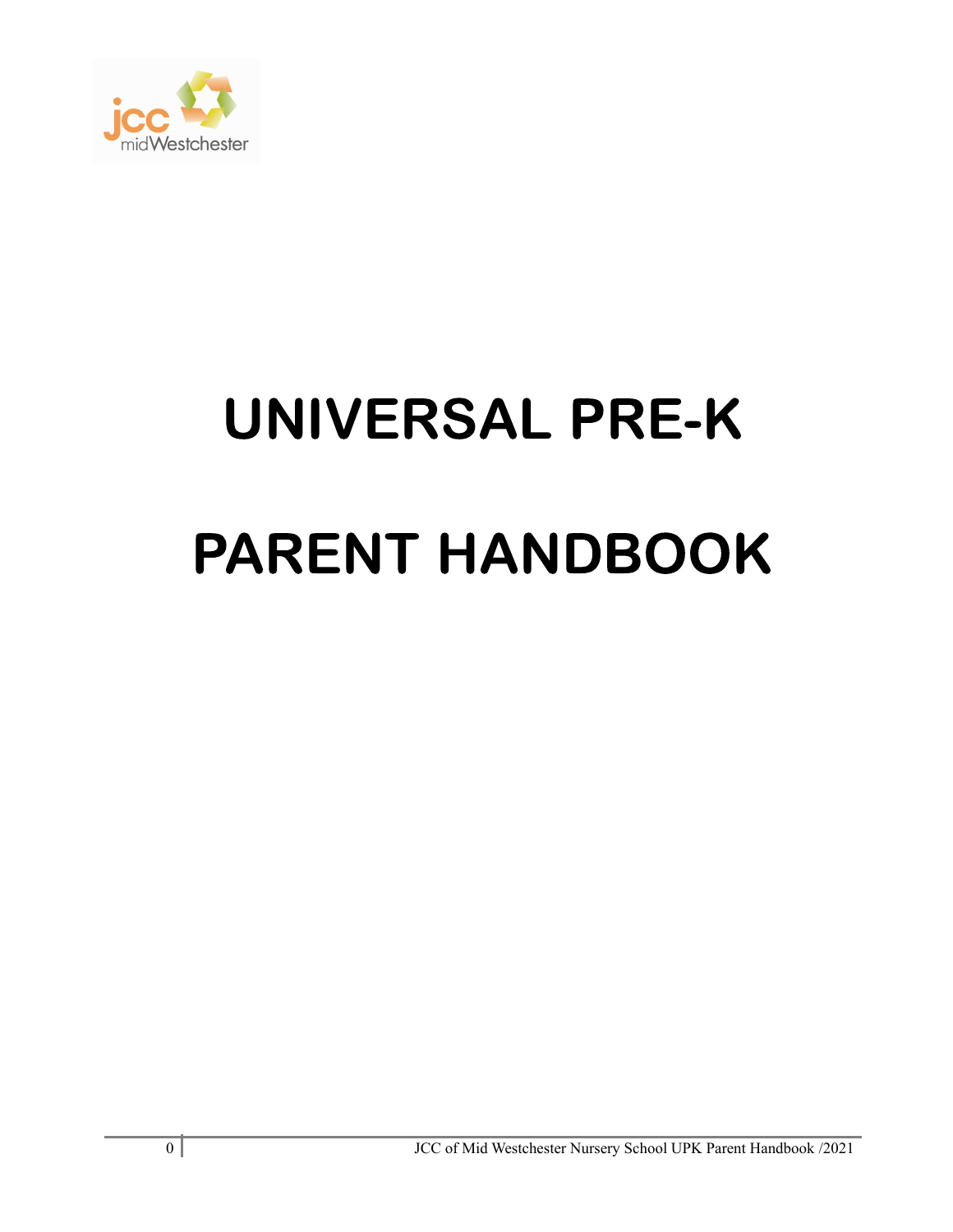

Dear Parents:

Welcome to the Universal Pre-K Program at the JCC of Mid-Westchester. We look forward to an exciting and formative year with growth, new friendships and shared teacher/parent partnerships. You and your child are very special to us and it is our goal to help your family feel comfortable and safe in our school setting.

The information in our handbook is an introduction to our school, philosophy, activities and policies. The handbook will be most useful to you if you take the time to read it through and become familiar with its contents so that you can use it easily and quickly as a reference throughout the year.

All of our policies and procedures are carefully thought-out and periodically reviewed. We put the growth and development and general well-being of children first in making policy. It is our goal to have our school, in all its practices, reflect our commitment to the needs of children and their families. Our environment, integrated curriculum and exposure to other activities at the JCC of Mid-Westchester, provides the best educational and social environment for our children.

We are eagerly anticipating a year filled with wonder, warmth and creativity.

Sincerely,

Amy Sullivan

JCC of Mid Westchester Universal Pre-K Director Special Education Services Director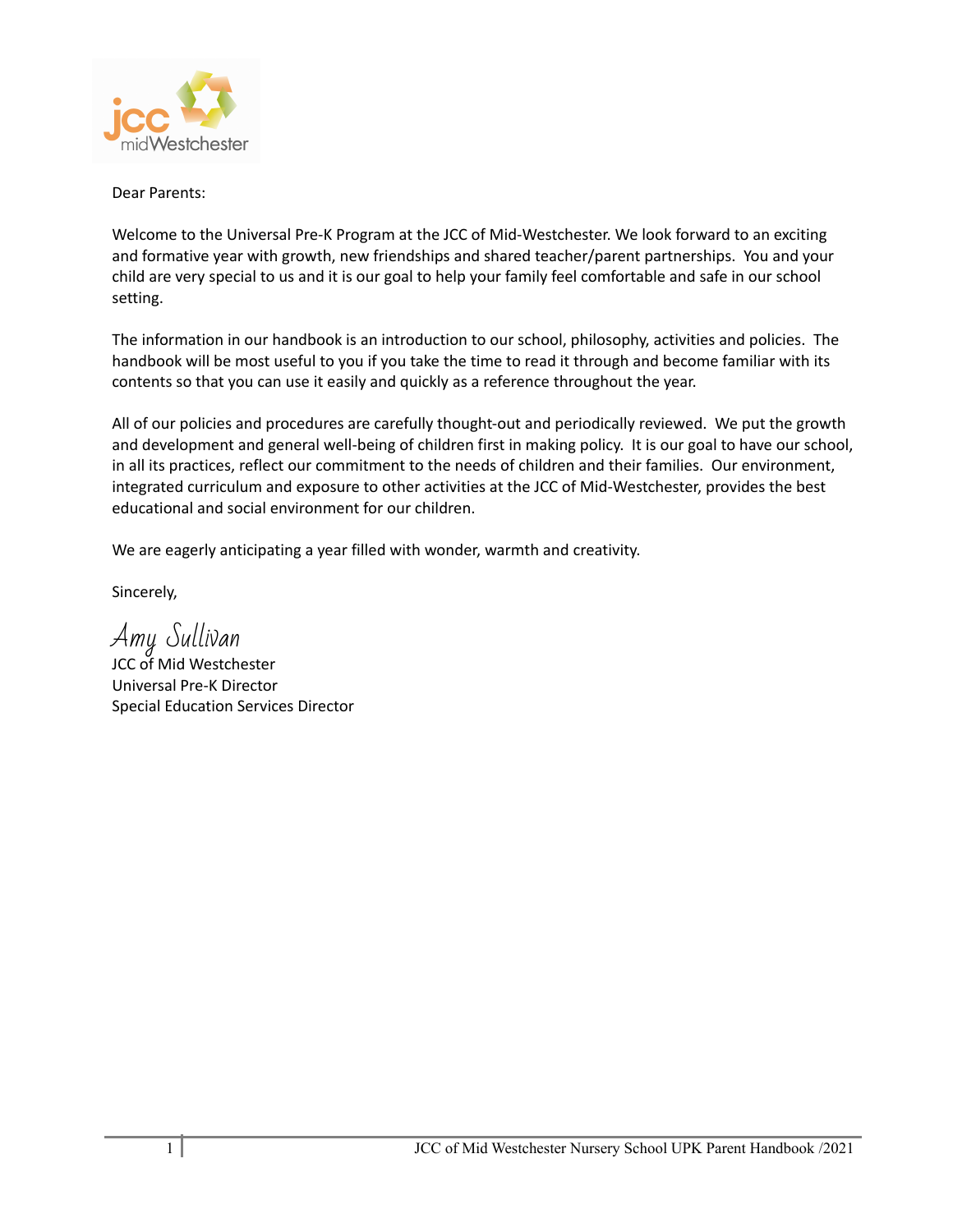

#### **TABLE OF CONTENTS**

|     |           |                                        |                                         | Page           |
|-----|-----------|----------------------------------------|-----------------------------------------|----------------|
| ١.  |           | Philosophy                             |                                         | 4              |
| II. |           |                                        | <b>Policies and Procedures</b>          | 5              |
|     | А.        | At School                              |                                         | 5              |
|     |           | 1.                                     | Arrival                                 | 5              |
|     |           | 2.                                     | Dismissal                               | 5              |
|     |           | 3.                                     | Absences                                | 5              |
|     |           | 4.                                     | Snow Days - Emergency Dismissal         | 6              |
|     |           | 5.                                     | <b>Birthdays</b>                        | 6              |
|     |           | 6.                                     | <b>Bringing Things from Home</b>        | 6              |
|     |           | 7.                                     | Change of Address                       | 6              |
|     |           | 8.                                     | Clothing                                | $\overline{7}$ |
|     |           |                                        | Clothing at School                      | $\overline{7}$ |
|     |           |                                        | Shoes                                   | $\overline{7}$ |
|     |           |                                        | Winter Weather                          | $\overline{7}$ |
|     |           |                                        | To Leave at School                      | $\overline{7}$ |
|     |           |                                        | Labeling                                | $\overline{7}$ |
|     |           | 9.                                     | <b>Diapers/Toilet Training</b>          | 8              |
|     |           | 10.                                    | Positive Behavior Intervention Supports | 8              |
|     |           |                                        | <b>Time Outs</b>                        | 9              |
|     |           |                                        | <b>Biting Policy</b>                    | 9              |
|     |           | 11.                                    | Emergencies                             | 9              |
|     |           |                                        | <b>Emergency Evacuation Plan</b>        | 9              |
|     |           |                                        | <b>Emergency Notification</b>           | 11             |
|     |           | 12.                                    | Food                                    | 11             |
|     |           |                                        | Snacks/Lunch                            | 11             |
|     |           |                                        | School Policy on Nuts                   | 12             |
|     |           | 13.                                    | Holidays                                | 12             |
|     |           | 14.                                    | Outdoor/Indoor Gross Motor Play         | 12             |
|     |           | 15.                                    | Playground                              | 13             |
|     |           | 16.                                    | Photos                                  | 13             |
|     |           | 17.                                    | Safety and Parking                      | 13             |
|     |           | 18.                                    | Separation                              | 13             |
|     |           | 19.                                    | Specials                                | 13             |
|     |           | 20.                                    | Swim                                    | 14             |
|     | <b>B.</b> | <b>Parent Communication and Visits</b> |                                         | 14             |
|     |           | 1.                                     | <b>Parent Meetings</b>                  | 14             |
|     |           | 2.                                     | <b>Parent Communication System</b>      | 14             |
|     |           | 3.                                     | <b>Notices</b>                          | 15             |
|     |           | 4.                                     | Parent Teacher Association (PTA)        | 15             |
|     |           | 5.                                     | Parent / Teacher Conferences            | 15             |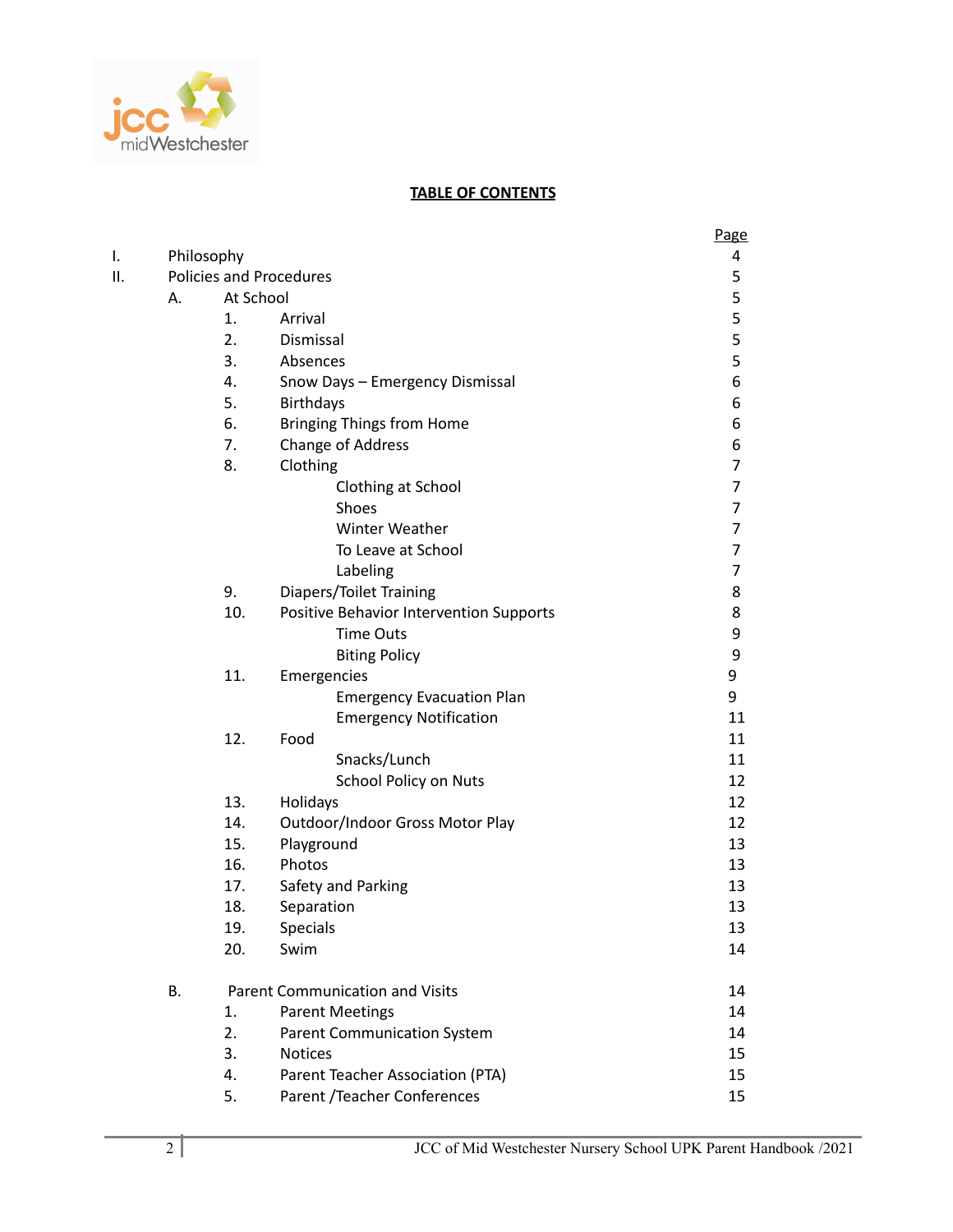

|    | 6.                       | Messages to Teachers              | 15 |
|----|--------------------------|-----------------------------------|----|
|    | 7.                       | Family and School Together        | 16 |
|    | 8.                       | <b>Parent Visits</b>              | 16 |
|    | 9.                       | Parent Workshops                  | 16 |
|    | 10.                      | <b>Visitors Policy</b>            | 16 |
| C. | <b>Health Procedures</b> |                                   | 16 |
|    | 1.                       | Physical Examination              | 16 |
|    | 2.                       | <b>Health Check</b>               | 17 |
|    | 3.                       | <b>Illness</b>                    | 17 |
|    | 4.                       | <b>First Aid</b>                  | 18 |
|    | 5.                       | Insurance                         | 18 |
|    | 6.                       | Allergies and Medical Information | 18 |
|    | 7.                       | Medication                        | 19 |
|    | 8.                       | Hand Washing                      | 19 |
|    | 9.                       | <b>PPE</b>                        | 19 |
| D. |                          | <b>Special Situations</b>         | 19 |
|    | 1.                       | <b>Child Abuse</b>                | 19 |
|    | 2.                       | <b>Counseling Services</b>        | 20 |
|    | 3.                       | Divorce Policy                    | 20 |
|    | 4.                       | <b>Orders of Protection</b>       | 20 |
| Ε. |                          | What do I do if I have a concern? | 21 |

## **PHILOSOPHY**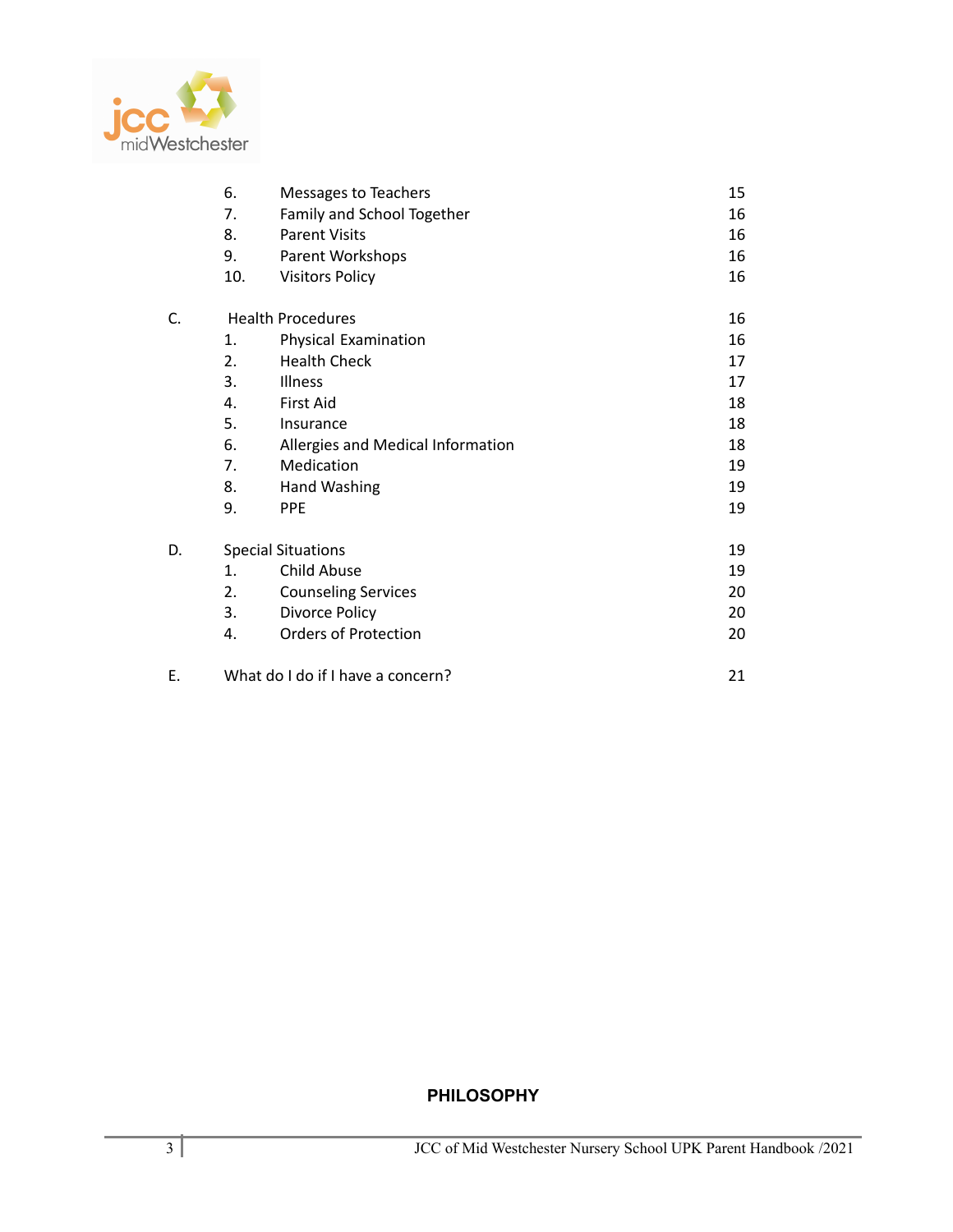

The JCC of Mid-Westchester offers a comprehensive array of early childhood education programs which are designed to meet the needs of each child in every classroom across all age groups. Each program is proud to accept all children regardless of ethnic or religious background. The goal of all our programs is to promote healthy physical, cognitive and emotional growth; to encourage awareness of self and others and to provide opportunities that challenge children so they can develop an independent sense of self-esteem. Programs share services in order to meet the needs of each child. Services are offered both in and out of every classroom and depend on the close collaboration of professionals from different disciplines including speech and language, physical and occupational therapy, special education and special education itinerant teachers (SEITs), and licensed clinical social workers. We recognize that each child develops social, emotional and cognitive skills at his/her own pace and we embrace those differences and encourage children to learn from each other as well as their teachers. We strive to include children with special needs alongside more traditional learners when appropriate. We believe that the world is a diverse mix of people with a wide range of abilities.

#### **The Principles that define our philosophy:**

- $\circ$  A good preschool provides a warm and secure environment for children, parents and staff.
- o The whole child develops best in a non-competitive atmosphere of caring, respect and compassion.
- $\circ$  Optimum development occurs when children are actively engaged in experimenting and exploring in a challenging and stimulating educational and social setting.
- o Children develop the skills needed for future academic success in an enriched learning environment.
- $\circ$  Play is an important tool that helps children sort out and come to terms with the world.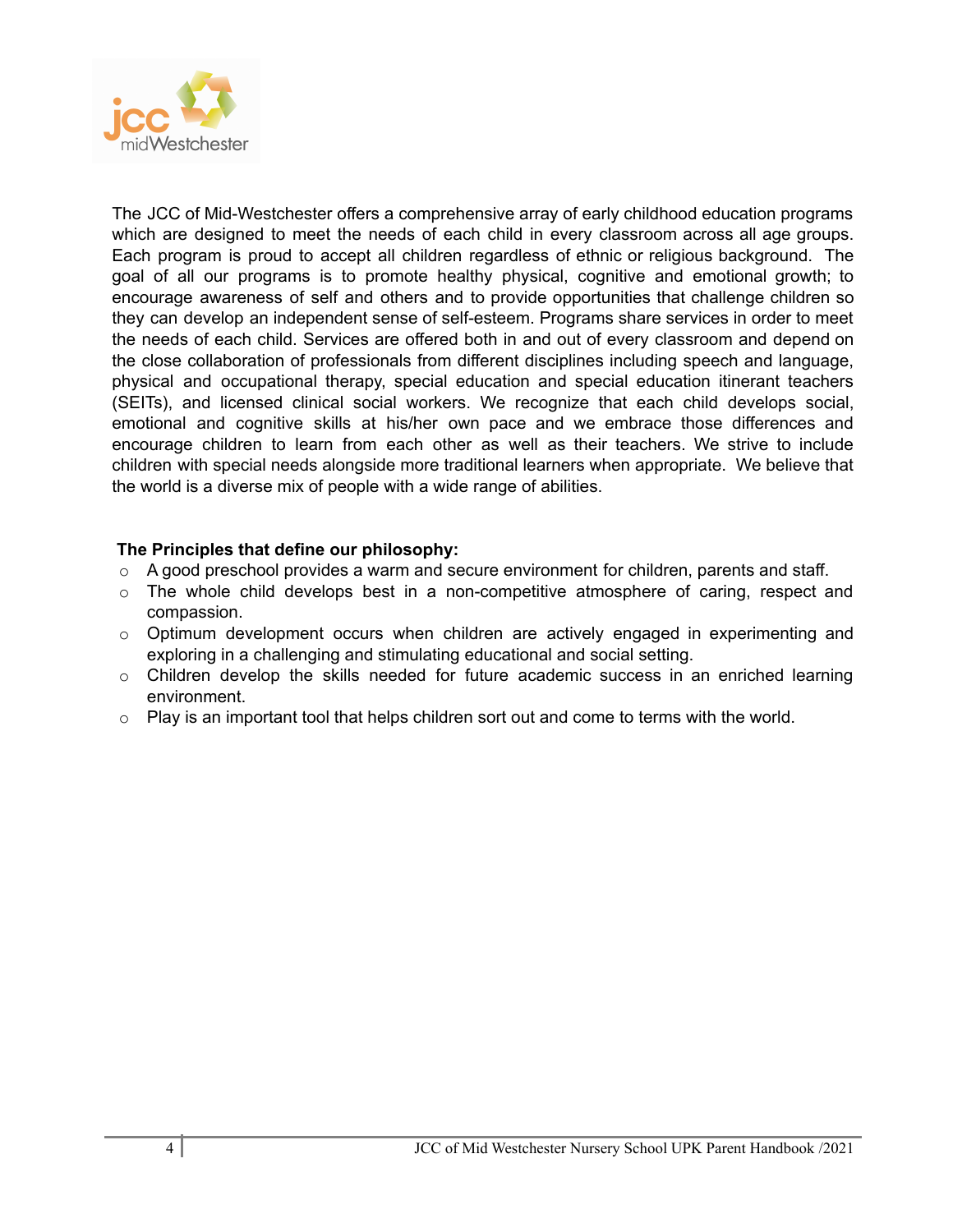

# **POLICIES and PROCEDURES**

# **A. AT SCHOOL**

# 1. **Arrival**

UPK is a half day program. Arrival is at 12:15 and dismissal is at 2:45.

Please be sure to complete the COVID health screening questionnaire, sent daily via Boomz, before leaving your home. Staff will be available in the front parking lot (entrance located across from the Golden Horseshoe Shopping Center) to meet and greet the children, as well as take their temperatures and perform a visual health check, at 12:15. Please enter through the front lot and you will be directed where to park your car. Do not exit your car. A staff member will approach each car in the order in which you arrived to perform our COVID health screening process before you may exit the car and unbuckle your child.

If you arrive late, you will need to call the office (914)725-7300 x852 from the parking lot. A staff member will come and meet you at the front door to perform our COVID health screening process. Parents are not allowed in the building.

#### 2. **Dismissal**

If you arrive early for dismissal (15 minutes or more) you must remain in your car and call the office (914)725-7300 x852. We will bring your child to the front door to release them to you. However if you arrive within 15 minutes of dismissal time, please wait in the parent drop off line until your child is brought to your car.

If you arrive at 3:00 pm or later, the school reserves the right to charge a late fee of \$10 for every 10 minutes the child remains in our care. (3:00-3:10 arrival time- \$10, 3:10-3:20 arrival time- \$20, etc.)

We will not release a child to any adult who is neither the child's parent/guardian or listed as an emergency contact on their registration form.

# **3. Absences**

#### **You must call the school office if your child is absent to inform us of the reason for the absence**.

If your child is absent due to COVID symptoms or a positive response to a question on the COVID screening questionnaire please contact our school nurse. Your child must be tested prior to return to school or quarantine for 10 days before return. We are prepared to offer any child who is in quarantine, a remote learning option for the length of the quarantine period.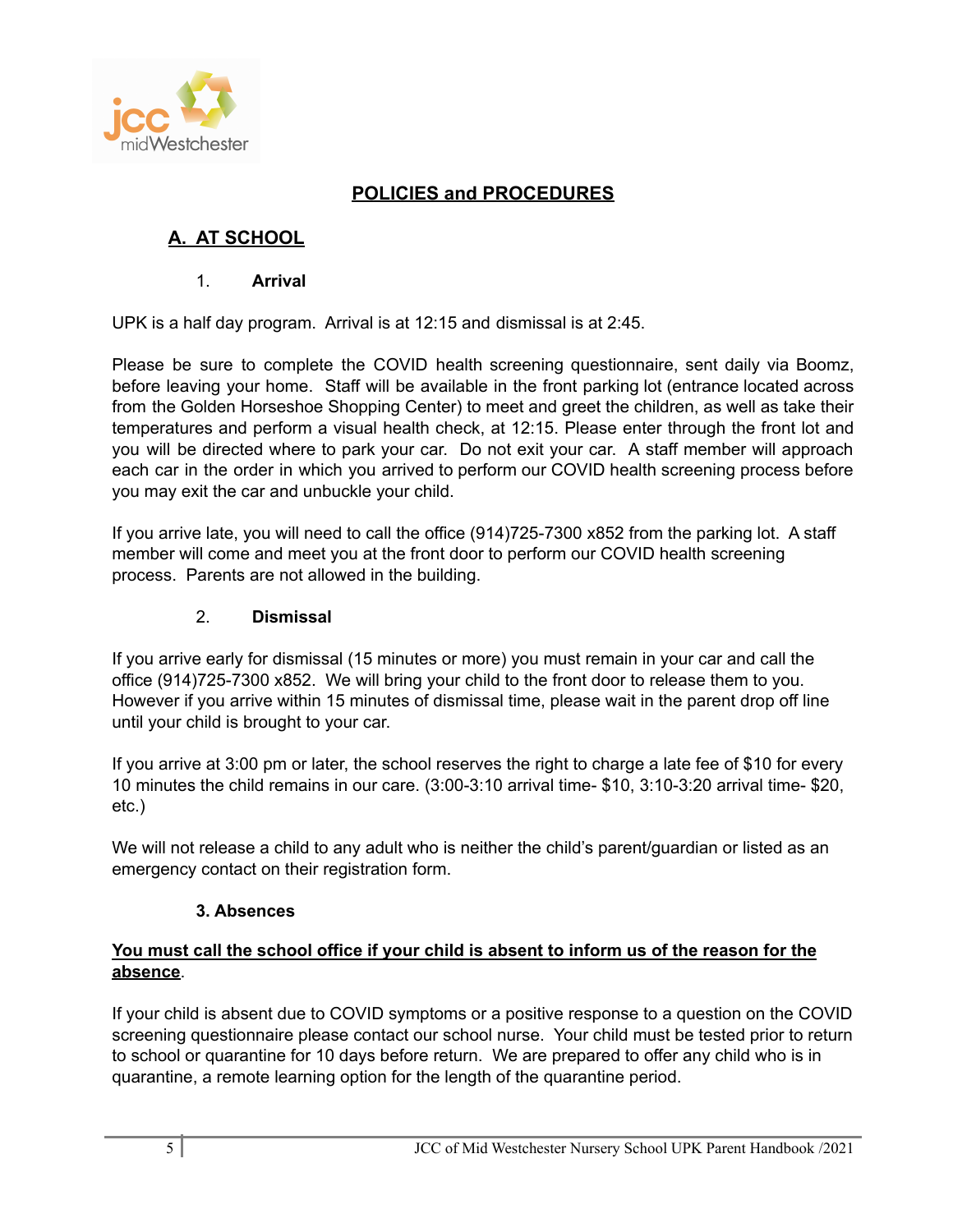

## **4. Snow Days - Emergency Dismissal**

School closings, delays, and early dismissals due to inclement weather will be announced on our school-wide parent communication app. Please be sure to let us know if your contact information changes.

#### **5. Birthdays**

We enjoy celebrating birthdays in school. Unfortunately, until further notice we will not serve food, such as cake or cupcakes, during our celebrations. We will celebrate with a special art project, such as a birthday book or crown for the birthday child and singing happy birthday.

#### **Important Birthday Reminders**

We are interested in making all our children feel comfortable and happy. To this end, we ask you to follow our policy of either inviting all of the children in your child's class to their out-of-school birthday party, in which case our staff will be happy to assist you with posting an invitation to the entire class on Bloomz, or avoid passing out birthday party invitations at school.

# **6. Bringing Items from Home**

Children should not bring personal belongings from home with the exception of a mask, a backpack, two extra sets of weather appropriate clothing, a lunch (if enrolled in a full day class), a snack, a bottle of water, pull ups and wipes as needed and a blanket for rest time (if enrolled in a full day class).

Extra clothing, pull ups and wipes should be sent in on the first day of school and will be kept in a sealed bin, provided by the school, in each child's cubby. Blankets should be sent in on Monday and will be returned on Friday for laundering. Lunchboxes, snacks, and water bottles should be sent in daily and will be kept in each child's backpack when they are not in use. All items should be labeled with your child's first and last name. Please do not send toys, pillows, lovies, stuffed animals and other personal items to school.

# **7. Change of Address**

Please inform the JCC of Mid-Westchester immediately **in writing** of any changes in your address, home or work phone number, or a change in the emergency number you have submitted. In addition, please inform us well in advance if you are planning to move.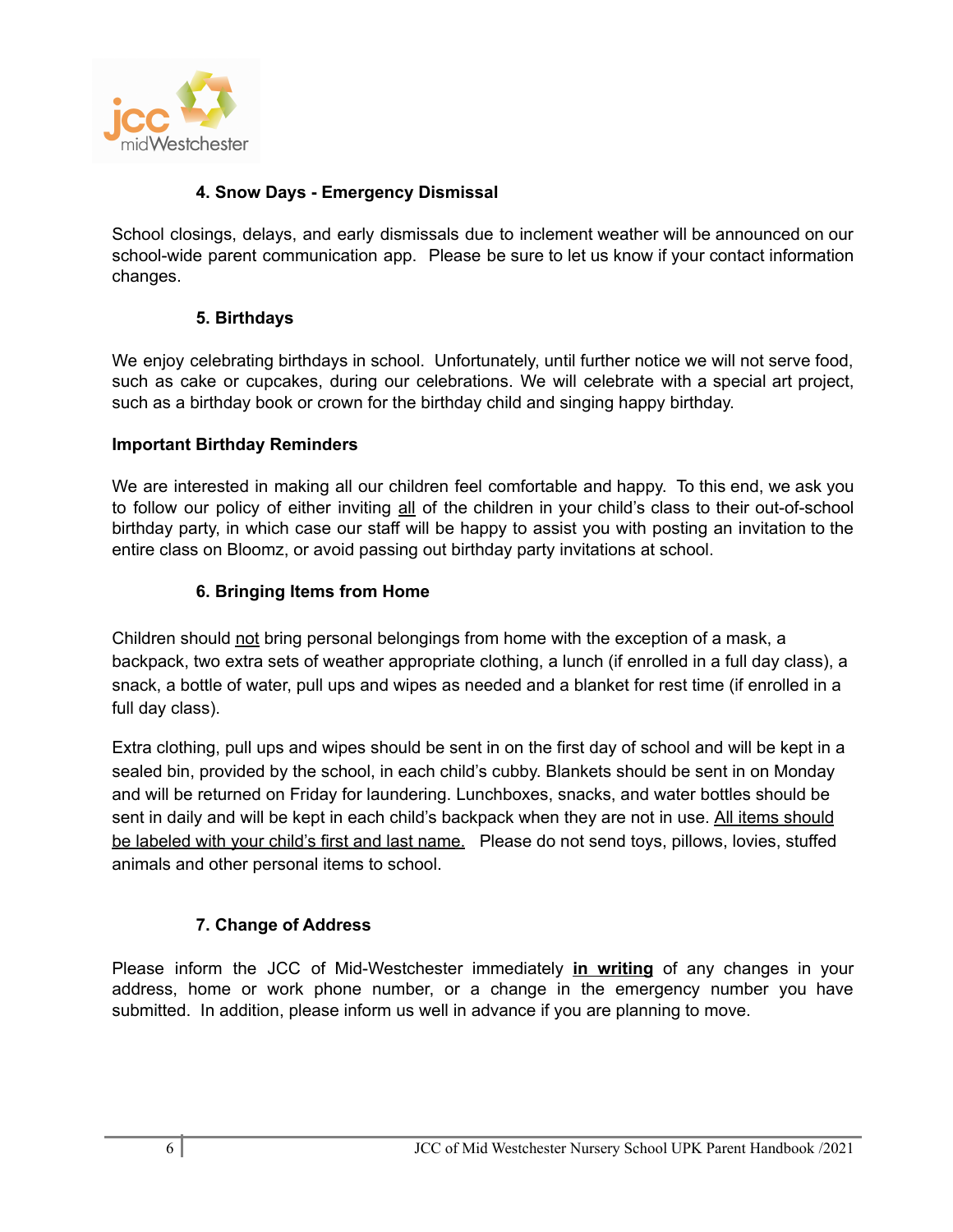

# **8. Clothing**

# **Clothing at School**

All children's clothing (especially coats, jackets, snowsuits, hats, boots, mittens, and underwear) should be clearly marked with the child's name.

Please keep in mind that your child may use materials and have experiences that soil clothing. Your child should feel free to experiment with "messy" materials (paint, sand, water, etc.) and to engage in large motor activities (climbing, tumbling, rolling and jumping.) We want the children to be able to participate fully in the program, therefore, COMFORTABLE, STURDY, WASHABLE CLOTHING IS RECOMMENDED. Your child should wear clothing which is large enough and easy for your child to manage alone. Please do not send your child to school in jumpsuits or bodysuits, long skirts or long dresses as they can make climbing difficult. Also, please do not send in umbrellas.

#### **Shoes**

Sturdy comfortable footwear is important for your child's safety. Children need to wear sneakers or rubber soled shoes to school on a daily basis. Sneakers are necessary for gym days. Please do not have your child wear clogs, flip-flops, sandals, moccasins, loafers, party shoes or boots since they can cause slipping, tripping and stubbed toes. Dress shoes sometimes have very slippery soles and should not be worn to school unless they have composition or rubber soles.

#### **Winter Weather**

When the weather is cold, bring a jacket, snow pants, mittens/gloves and a hat. Make sure your child wears boots whenever there is snow. Playground snow melts slowly! Please be sure to send in sneakers when your child arrives in boots.

#### **Items to Leave at School**

We request that each child bring a complete set of clothing that fits and is seasonally appropriate (shirt, pants, underwear or diapers, socks) to be left at school in case the child needs a change of clothes. It is suggested that you check halfway through the school year that the clothes still fit and are suitable for the season. When wet clothing is sent home, please send back replacements the next day.

#### **Labeling**

**All children's clothing (coats, jackets, hats, boots, mittens, underwear, shirts, sweaters, pants, shoes, bathing suits and towels, etc.) should be clearly marked with your child's name.** We want to return each child's clothing every day. Please help us by labeling.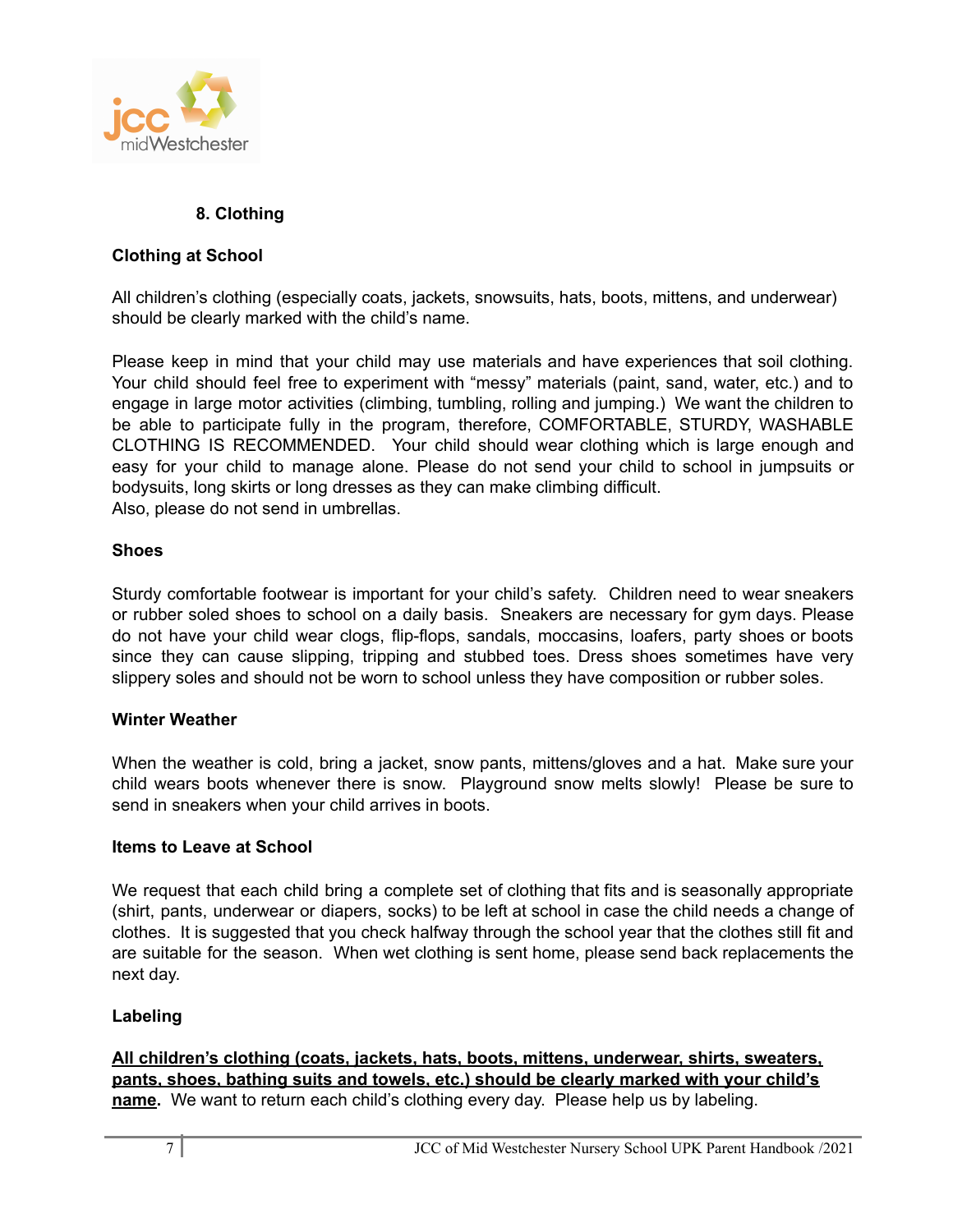

# **10. Diapers/Toilet Training**

Teachers will work with children and parents as they are ready to toilet train. If your child is not potty trained, please send in a package of pull ups and a package of wipes labeled with your child's name. Your child's teacher will inform you when the supply is running low.

#### **11. Positive Behavior Intervention Supports**

It is the goal of our program to help children become happy, responsible, cooperative participants through positive and non-threatening teaching techniques.

Young children are just beginning to learn responsibility for their own actions and that what they do affects other people. It is our goal to guide them in continuing to develop this respect for themselves and others. It is our responsibility to give feedback and help them grow in respecting the rights and feelings of other people.

JCC of Mid Westchester Nursery School has a three tier, school wide positive behavior management system. Whenever possible, staff is expected to utilize this system to reinforce appropriate student conduct and teach alternatives to inappropriate student conduct.

Pre-schoolers need clear, consistent, reasonable rules and boundaries. They need to learn what is safe, what is allowed, and what is not allowed. In Tier 1 of our school wide positive behavior management system, behavioral expectations are specifically taught to students for every area of the building and reinforced by staff throughout the school day.

We ask all students to:

|          | <b>BEE KIND</b>     |
|----------|---------------------|
| Joseph S | <b>BEE SAFE</b>     |
| H.       | <b>BEE A HELPER</b> |

In the event that a student does not respond to Tier 1 of the school wide system, clinical staff will implement specifically designed positive behavior management tools to address that child's needs, such as a token system, in Tier 2.

In some isolated instances, if a child does not respond to Tier 2, clinical staff will conduct a Functional Behavioral Assessment in Tier 3. Once parental consent is granted, a team will be assembled to gather data on the child's specific interfering behaviors in an effort to identify the function of the behavior. Once the behavior is better understood, the team can design a child-specific behavior plan to address the interfering behavior. The behavior plan should consist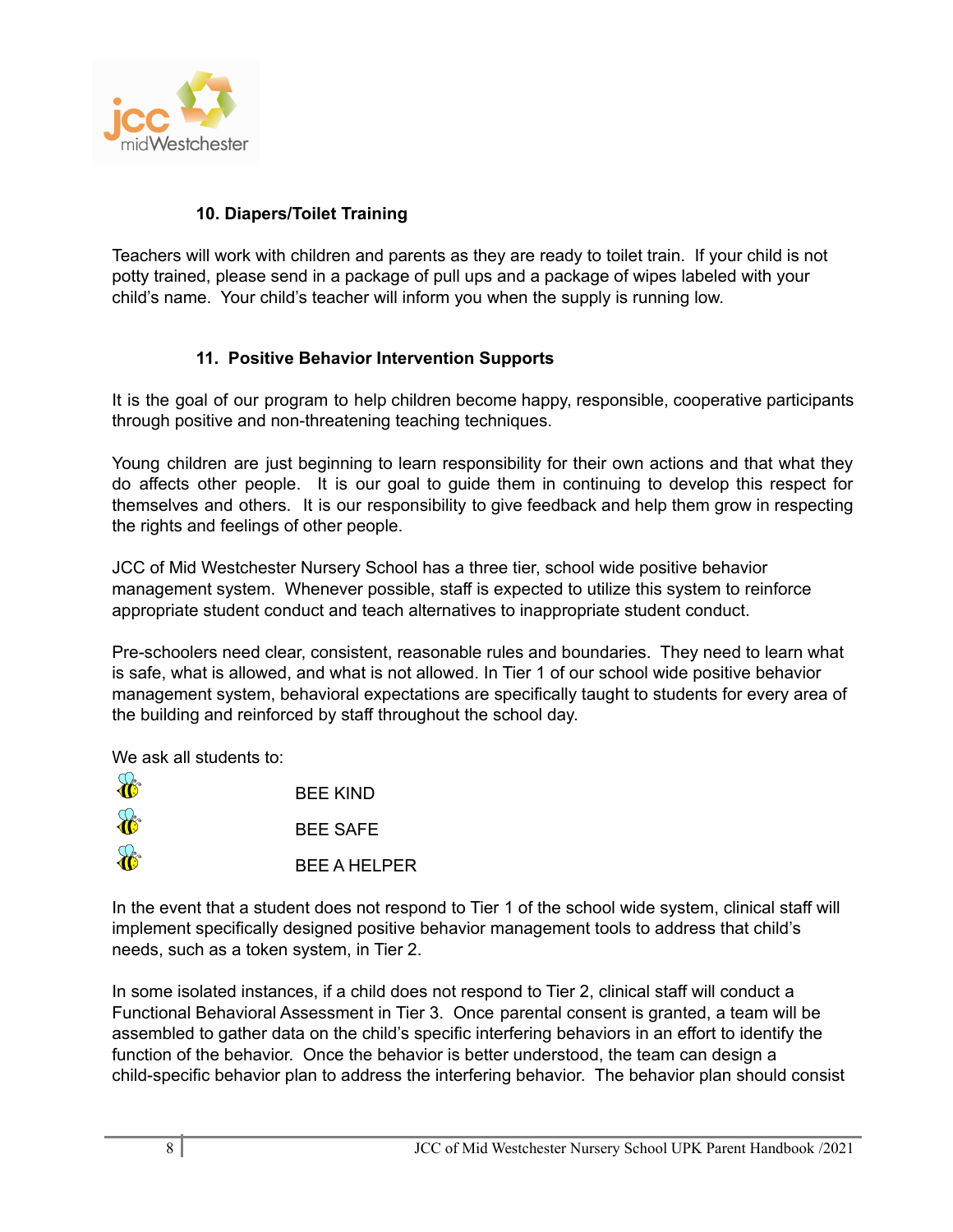

of proactive and reactive strategies, as well as a replacement behavior. Behavior plans will be examined and revised as necessary throughout the school year to maintain their effectiveness. Any on-going discipline concerns will be discussed with the child's parents to ensure a cooperative approach. Please feel free to discuss any questions or concerns with us.

## **Time Outs**

We do not use "time out" as a punishment for negative behaviors. If a child participates in a negative behavior, such as hitting, we do present a consequence, such as removing the child from the activity he/she is participating in. We may also have a child, who is having difficulty regulating his/her emotions and actions, sit in a quiet corner or going for a walk out of the classroom, until he/she can regain composure.

#### **Biting Policy**

Our program recognizes that biting is, unfortunately, not unexpected when young children are in group care and is often a normal pattern of development, especially for children who lack expressive language. We are always upset when children are bitten in our program, and we recognize how upsetting it is for parents/guardians. Our program does not focus on punishment for biting but on effective techniques that address the specific reason for biting and decrease opportunities for recurrence. When biting occurs, we have four main responses:

- 1. The biter is immediately removed from the activity.
- 2. Care for and help the child who was bitten.
- 3. Help the child who bit learn other behavior to replace biting, such as using words.

Our teachers express strong disapproval of biting. They work to keep children safe and to help the child who bit learn different, more appropriate behavior. When there are episodes of ongoing biting, we develop a plan of specific strategies, techniques and time lines to address it. Our policy is to never disclose the name of the biter or child who has been bitten.

#### **12. Emergencies**

#### **Emergency Evacuation Plan**

We practice fire drills at least monthly and lockdown drills four times a year. Children are taught in advance what to expect. If the building must be evacuated, we will adhere to the following procedures.

#### BUILDING EVACUATION GUIDELINES AND PROCEDURES

These guidelines and procedures are designed to ensure an orderly, safe and rapid evacuation of the building in the event of an emergency.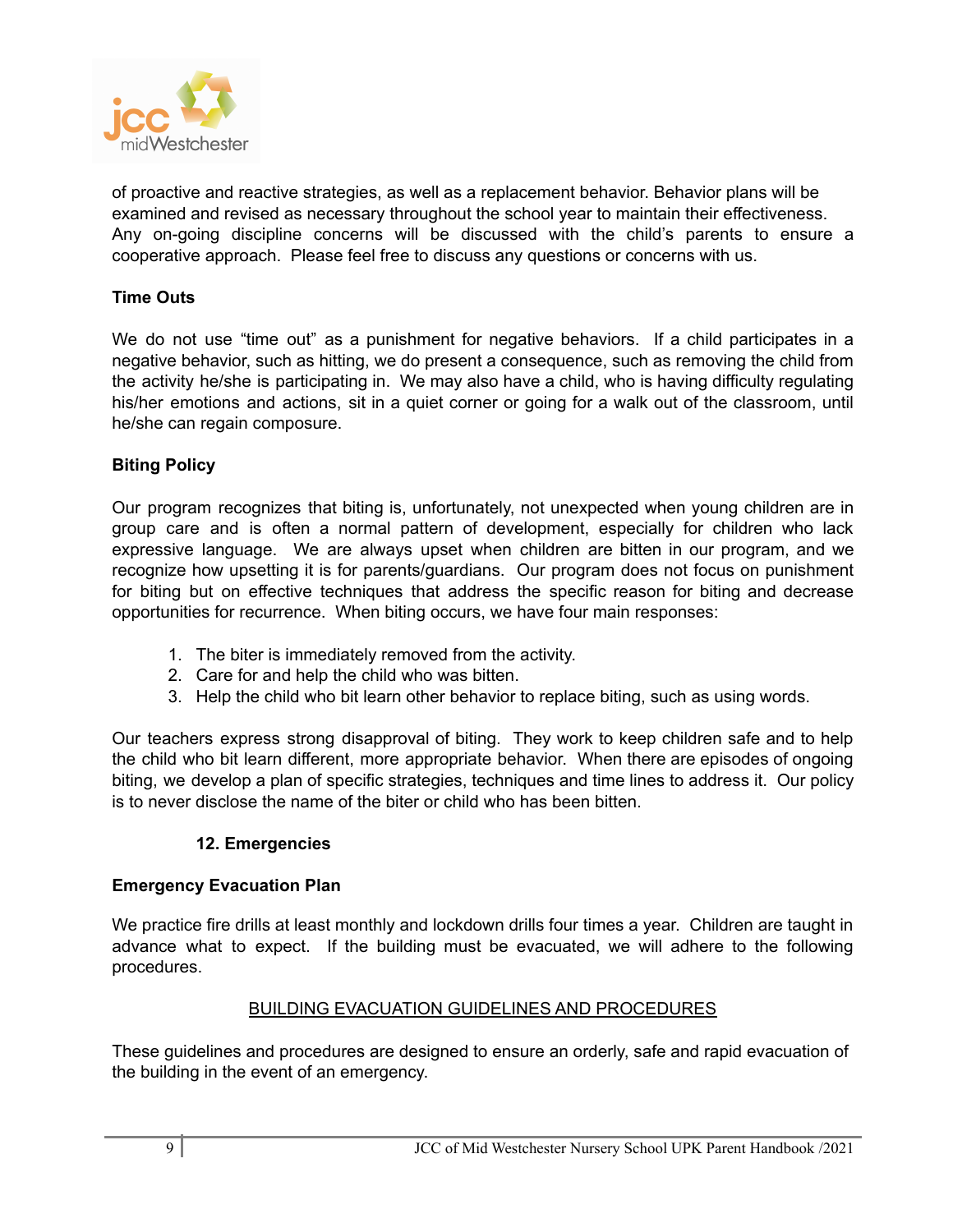

- **A.** Circumstances Warranting Temporary Evacuation
	- 1) Fire alarm bell sounds –Children follow designated exit route noted on map in classroom. Program director checks all classrooms/bathrooms for lingering students before joining classes outside.
	- 2) Children go to a designated gathering site outside. Teachers count the number of students.
	- 3) Administrative Staff notify teachers when students can re-enter the building.
- **B.** Circumstances Warranting Evacuation to Alternate Site

If the building must be evacuated in the event of fire, upon receipt of a telephone bomb threat, or as otherwise appropriate under the circumstances, we will adhere to the following procedures.

- 1) Fire alarm bell sounds Announcement made: "NOT A DRILL. EVACUATE BUILDING AND PROCEED TO SCARSDALE AMBULANCE". Children follow designated exit route noted on map in the classroom. Program director checks all classrooms/bathrooms for lingering students before joining classes outside.
- 2) Children go to a designated gathering site outside. Teachers count the number of students and report the total number to administrative staff.
- 3) Administrative Staff notify teachers when to start walking to the Scarsdale Ambulance Corp. (5 Weaver St. Scarsdale, NY)
- 4) Teachers will keep calm and walk steadily on sidewalks, counting the children often and following traffic laws.
- 5) A police escort may be available to assist in crossing Weaver St, but in the event that a police escort is not available, a staff chain will be made to allow safe crossing. Upon entering the facility, each class will be escorted to a common meeting room, form a circle and have a recount.
- 6) The Administrative Staff will send a school wide email/text blast to parents notifying them of pick up procedures.
- C. Circumstances Warranting a Lock Down/Shelter in Place
	- 1) Lock-Down Announcement Made: "INITIATE LOCK-DOWN PROCEDURES." 911 is called.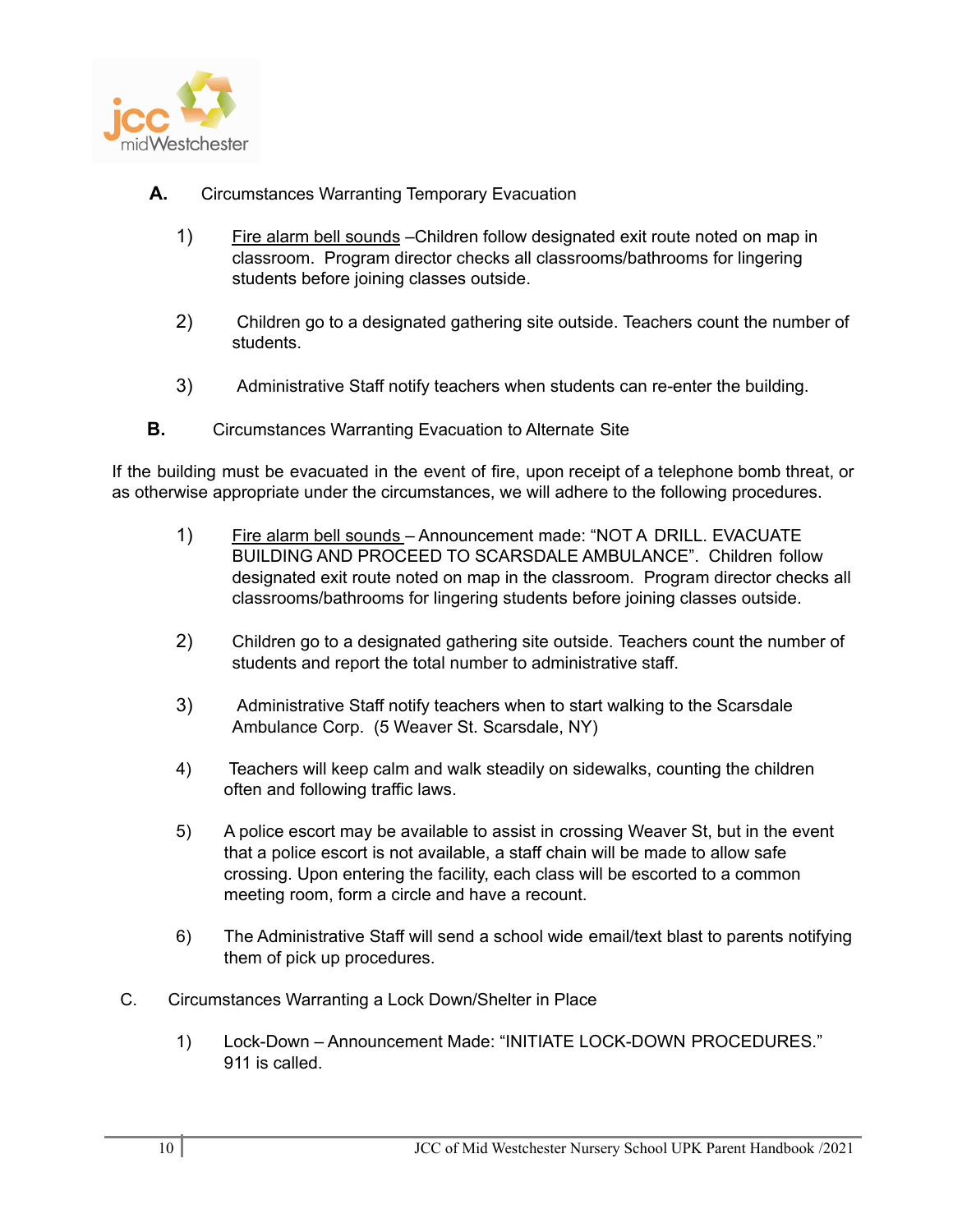

- 2) Teachers look in the hallway and accept students or adults who are close by if appropriate. Teachers grab emergency bag, lock classroom doors and windows, close blinds, turn off lights and gather children on the floor away from the door or windows, instructing them to be quiet.
- 3) Teachers take attendance and account for all adults or students taken into the room.
- 4) The staff and teachers remain quiet and in place until law enforcement or another safe individual, such as the evacuation manager, to open the door to the room and announce the lock-down (shelter-in-place) is over. Teachers do not open the door, even if the person knocking identifies themselves.

#### **Emergency Notification**

In an emergency, other than described above, we will call the designated emergency contact number on the Emergency Card. If we cannot reach that person, we will then call the other people on your list in the order you specified. Please make sure the people on your list know that they have been designated to make decisions concerning your child in an emergency.

It is imperative that the information listed on the Emergency Card be kept current. It is suggested that non-driving caretakers be left emergency taxi fare. Our office must be notified of any changes.

#### **13. Food**

We will not be providing any food during the school day. It is the parent's responsibility to send in a snack and a reusable water bottle daily, as well as lunch if the child attends a full day class.

# **DUE TO FOOD ALLERGIES, NO PEANUT BUTTER OR ANY PEANUT PRODUCTS CAN BE BROUGHT IN FOR LUNCH OR SNACK.**

All food brought into the JCC must be in compliance with the JCC of Mid-Westchester dietary rules. Please follow these guidelines when preparing your child's lunch to be eaten at the JCC:

- 1. No milk, cheese or butter if there is meat or poultry in the lunch.
- 2. No ham or pork of any kind.
- 3. No shellfish, e.g., shrimp, clams, lobster.
- 4. Many of the Sunshine's, Freihofer's, or Entenmann's brand cookies and crackers are acceptable and follow dietary rules.

Below are some suggestions of foods which children may want to bring for lunch:

• Bread or crackers with cream cheese/jelly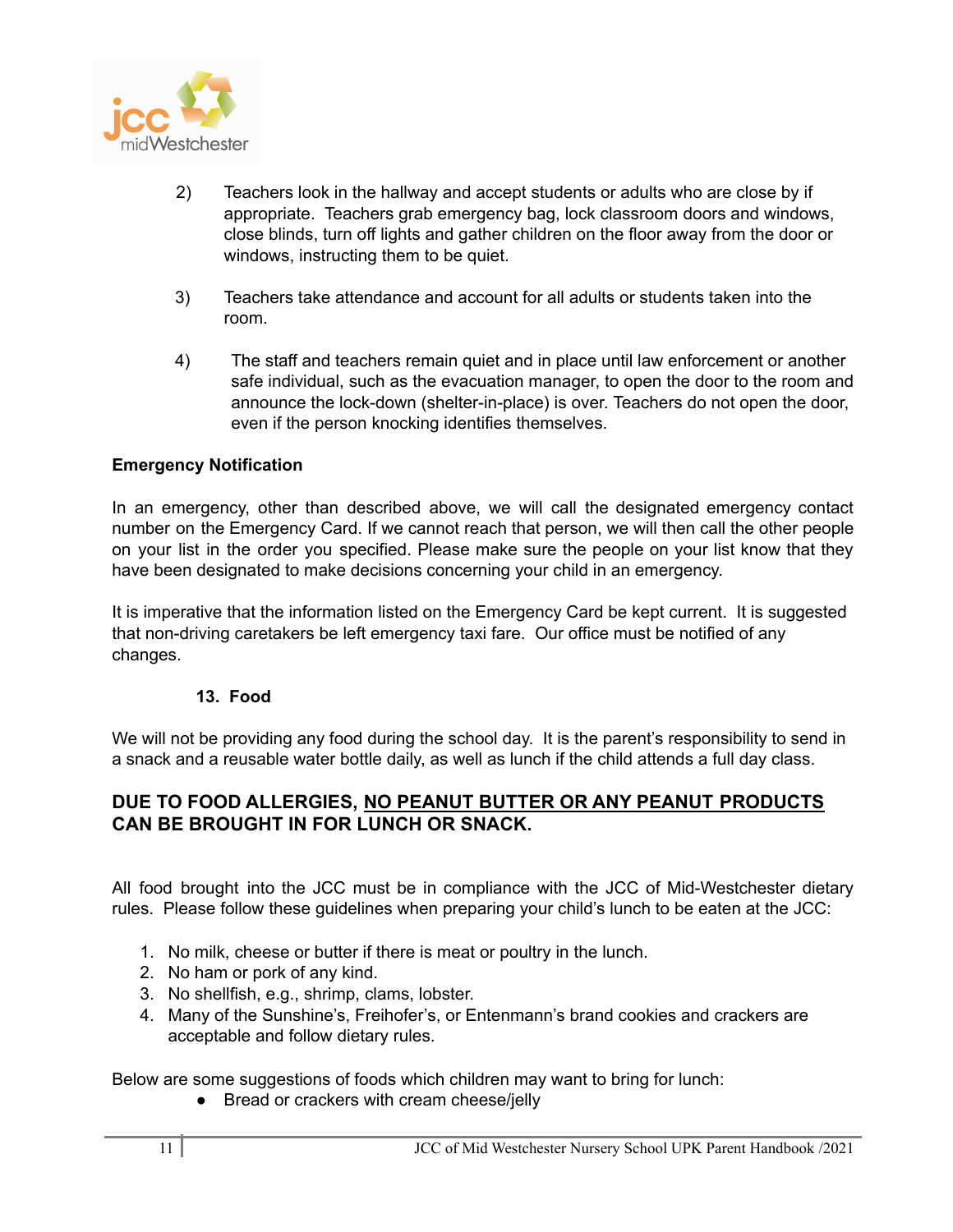

- Yogurt
- Fresh fruits
- Fresh vegetables
- Cheese sticks
- Tuna fish or salmon
- Egg salad
- Hard boiled eggs
- Celery with cream cheese inside
- Raisins
- Cottage cheese
- Juice or milk pack
- Pretzels
- Cookies
- Cold, cooked chicken nuggets or cutlets.
- Luncheon meats (bologna, salami, or poultry)
- Cold spaghetti
- Cold pizza bagels or grilled cheese sandwich

Exceptions will be made on an as needed basis and at the discretion of the director..

# **School Policy on Nuts**

In response to children's increasing peanut allergies, our school is peanut aware and classrooms strive to be peanut-free environments. Peanut products are avoided throughout our school program. We ask for your cooperation when sending in food. Please read food labels carefully when sending in lunch or snacks. If sending a soy butter sandwich for lunch, please label "soy butter" as it looks like peanut butter.

Our building is a multi-use facility and we do our best to avoid peanuts in the environment. This may not always be possible due to circumstances beyond our control.

# **14. Holidays**

Our nonsectarian environment introduces children to a wide variety of multicultural experiences. Celebrations incorporate activities in art, music, story, dance and creative movement. We often celebrate the sentiment of the holiday rather than the holiday itself. (ie: friendship/love instead of St. Valentine's Day)

# **15. Outdoor/Indoor Gross Motor Play**

Daily outdoor/indoor gross motor activity is very important for young children and is planned whenever possible. Fresh air and movement is something that each child needs daily for general well-being and healthy development. Weather permitting (at the discretion of the teachers and the director) the children will play outdoors each day. All children who are well enough to be at our program are well enough to go outdoors.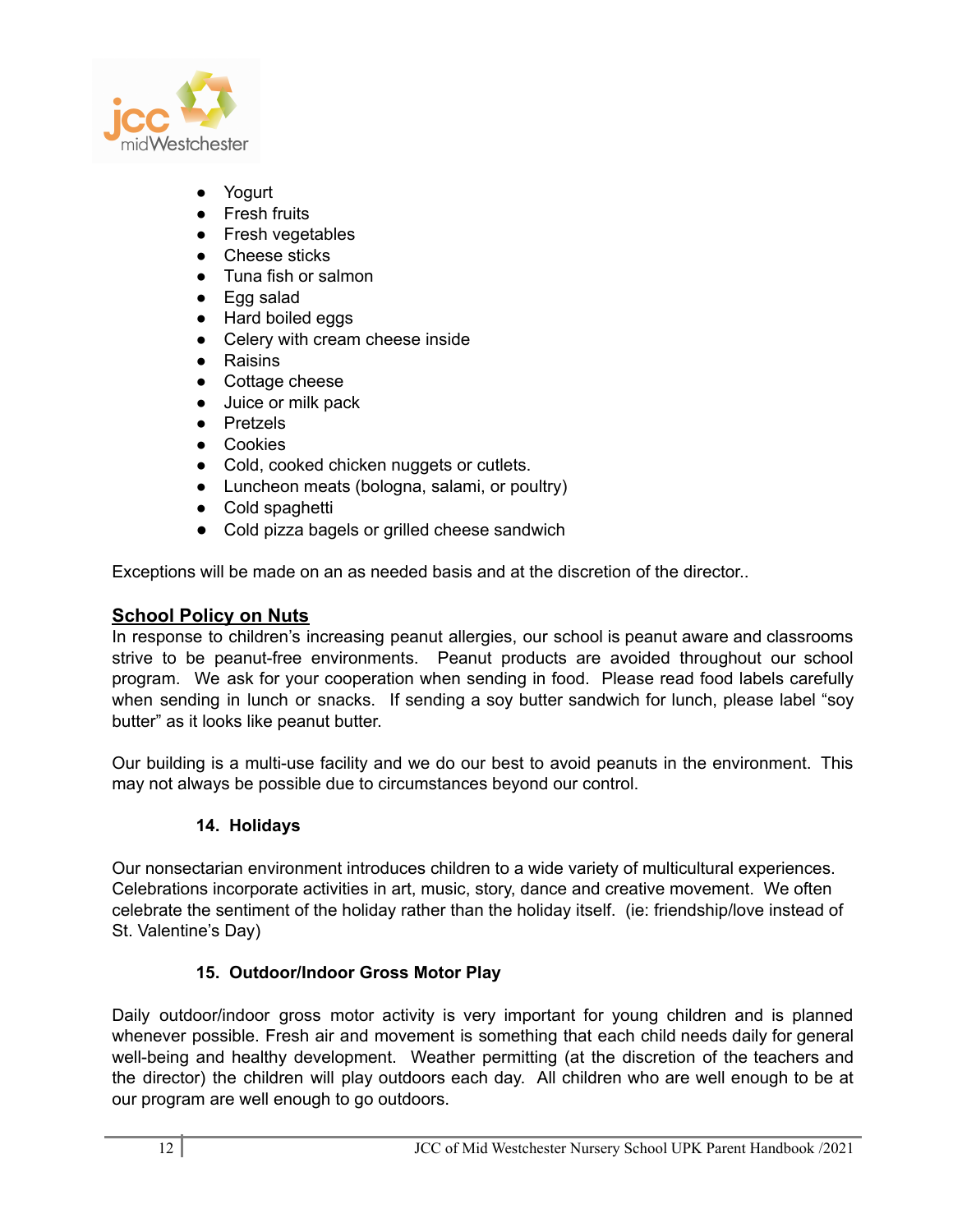

Parents can help their children enjoy this time outdoors by making sure they are dressed for the existing weather conditions. In winter this includes boots, warm coat, sweater, snow pants, hats and mittens. When weather prohibits outdoor play activity, each class will use the indoor play area at specific, designated times.

# **16. Playground**

The JCC Playgrounds will be open for Early Childhood Center use during the school hours 9:00 am - 3:00 pm. Our playgrounds are not for use by parents and their children unless given permission to do so.

#### **17. Photos**

We will ask for your permission (in writing) to include your child in photos/videos done as part of our program.

#### **18. Safety and Parking**

Parking lots are a source of danger for young children. Enter and leave the parking lot with extreme caution. Be on the lookout for children and adults. Always hold your child's hand when going to and coming from an automobile. Do not let your child run ahead of you. He/she might inadvertently run behind a car that is just starting to back out. Please do not stand in the parking lot conversing with other adults unless your child is seated safely buckled in their car seat.

# **FOR THE SAFETY OF YOUR CHILDREN, PLEASE PARK IN THE DESIGNATED AREAS ONLY. LEAVE ALL THE FIRE LANES AND HANDICAPPED PARKING CLEAR.**

#### **19. Separation**

Helping each child to separate is an individual process. We help both parents and children to feel comfortable about a new school experience as they build a relationship with the teachers. We try to be sensitive and caring about everyone's needs and feelings. This year is particularly difficult because parents will not be allowed in the building and must therefore separate at their car. All of our staff have experience with the process of separation. Please feel free to discuss with them your concerns and, in turn, trust their knowledge and judgment. Teachers and parents/caregivers work together to create a happy transition from home to school.

#### **20. Specials**

Specials are provided on a weekly basis. We will be providing music outdoors, whenever possible, under our tented area. As the weather gets cold, we will hold music indoors and children will be spaced out for social distancing. Swim and gymnastics will be provided in our indoor, heated swimming pool and our gymnasium. Masks will be worn for gymnastics, but not in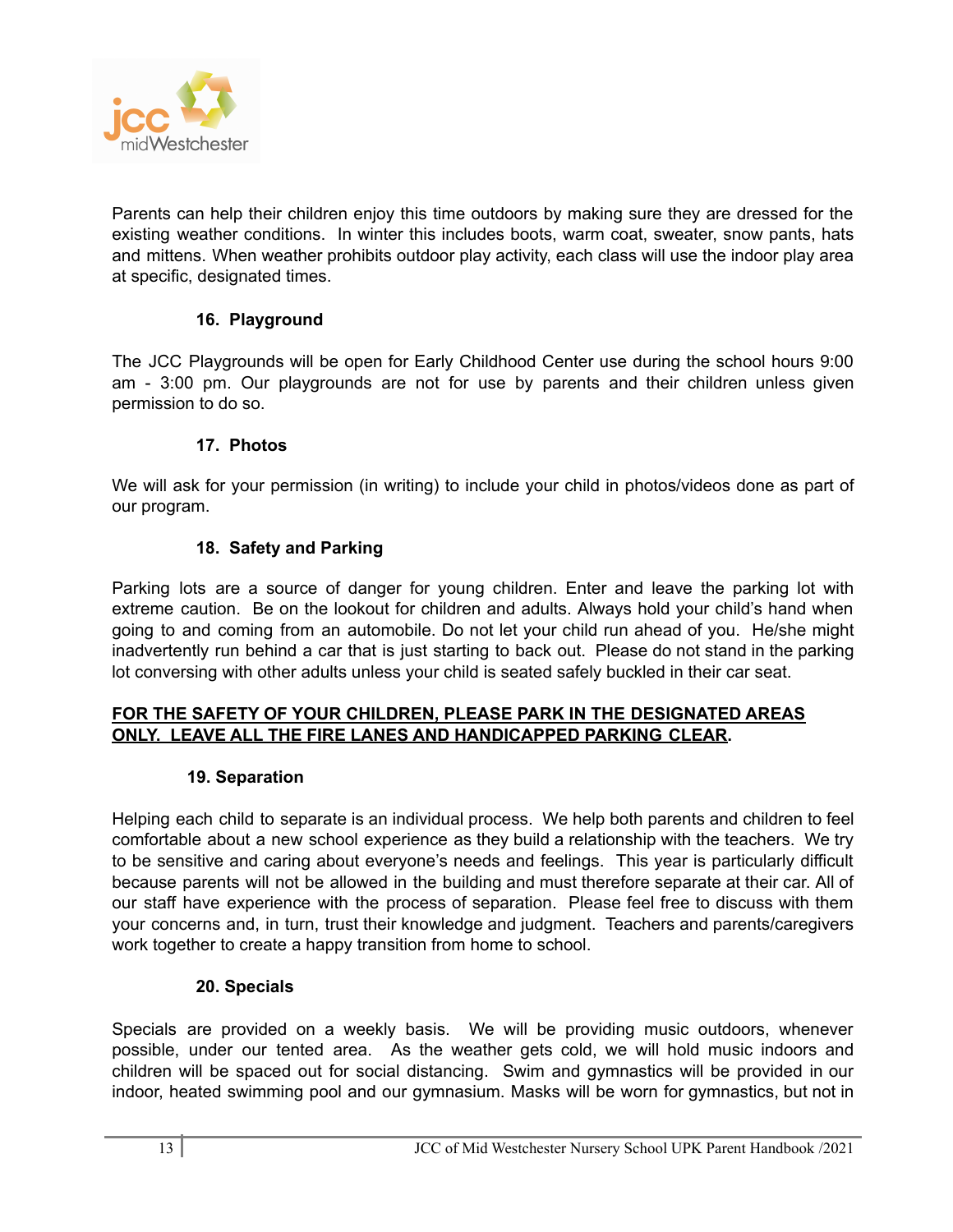

the swimming pool. Social distancing will be enforced whenever possible. However for the safety of our children, social distancing may not be possible between the supervising adult and the child he/she is working with.

#### **21. Swim**

We will notify you when we are beginning our swim program. If your child participates in swim sessions, the following items should be sent to school each time he/she goes swimming: bathing suit, towel, and bathing cap if it can be tolerated (long hair should be secured in a ponytail). Please make sure all items are clearly labeled with your child's name. If your child is not potty trained please also send in swim diapers.

The pool is staffed with Certified Lifeguards. In addition, children are taught by a Certified Water Safety Instructor and staff will be both on deck and in the water to supervise the children during swim periods. Our swim program follows American Red Cross guidelines and all children wear floatation devices.

On swim days, please dress your child in clothing that he/she can easily manage (pants or sweats, wide-necked shirts, loose fitting clothing, NO LEOTARDS OR TIGHTS). Everything should be labeled with your child's name. If your child cannot go swimming for any reason, please send a note explaining the situation. It is important to send a bathing suit to school even if your child is hesitant about swimming. Knowing the situation, the teacher will take the opportunity to work more closely with the child near or on in the water, helping to overcome his/her discomfort.

# **B. PARENT COMMUNICATION AND VISITS**

#### 1. **Parent Meetings**

Before school begins, a virtual orientation meeting for parents will be held in the evening. At this meeting, parents will review the parent handbook and code of conduct. This is an important introduction to your child's school experience and we strongly encourage you to attend.

"Back to School Night" is scheduled early in the school year at which time your child's teacher will discuss the classroom procedures, plans and activities. It is not yet determined if this event will be virtual or done with social distancing guidelines in place.

# **2. Bloomz Application**

You will receive an electronic invitation to join the Bloomz Application to communicate with your child's teacher. This will be used to communicate general classroom news, private messages from your child's teacher, and information from the administrative staff. You will also receive information regarding weather related school closings or delays and changes to our COVID regulations in this manner.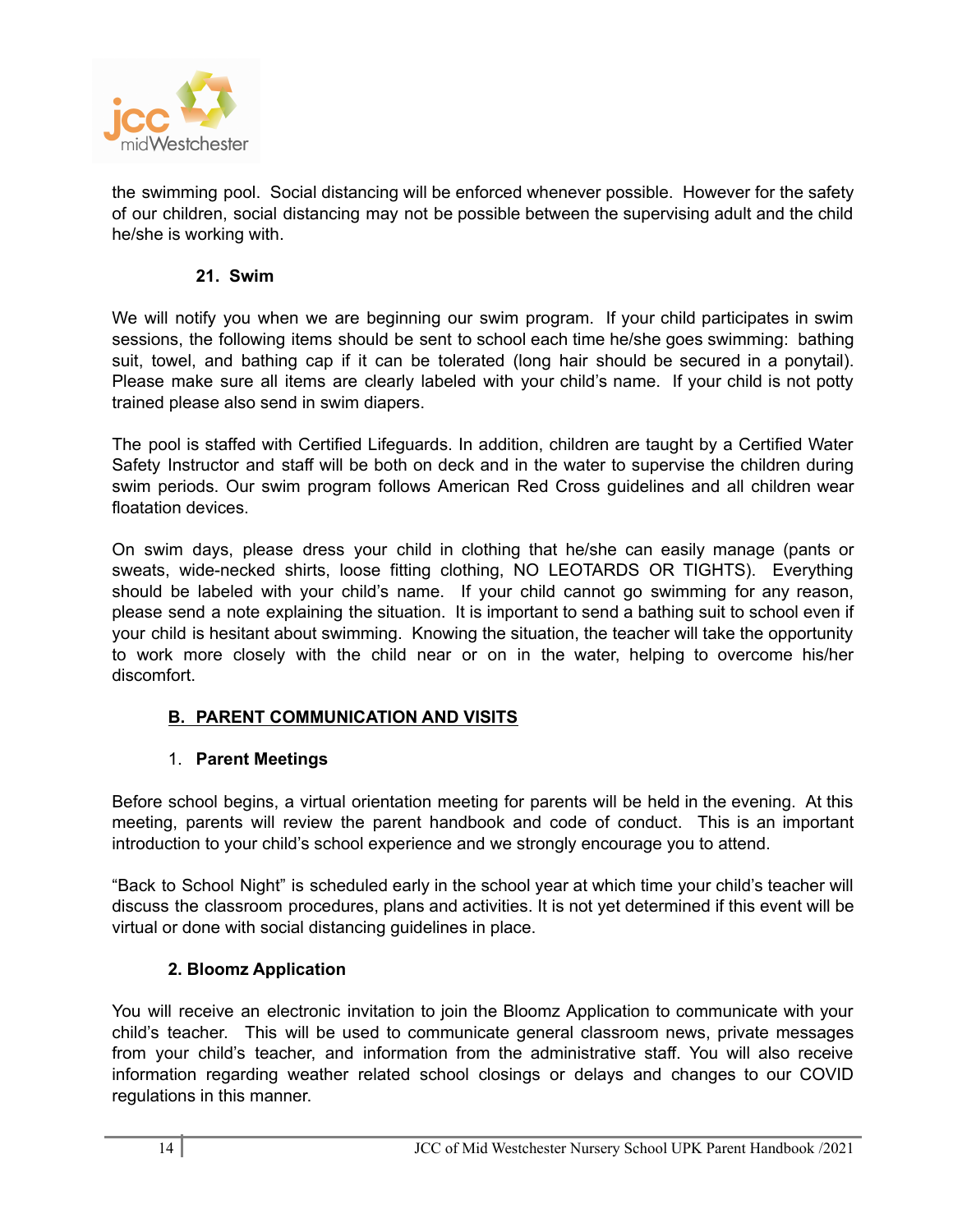

# **3. Notices**

Please check your child's backpack daily for notices sent home. If notices include a "tear off," please return this to school as soon as possible.

Please relay all messages **in writing** (not verbally to the bus driver or your child's teacher).

#### **4. Parent/Teacher Association (PTA)**

Our school has active Parent/Teacher Associations (PTA) which sponsor a variety of events throughout the year. These events help enhance our children's classroom experience, foster relationships between parents and teachers and maintain the sense of community that makes our preschool such a warm and inviting place.

The Parent/Teacher Association relies heavily on parent volunteers to make its events successful and urges parents of all Early Childhood children to become involved. There are numerous opportunities to contribute – from being a class parent to chairing an event, joining a committee or just helping out when you can. Parent Teacher Association meetings are held frequently throughout the year and provide an easy way to get involved and voice your ideas, feedback and suggestions.

# **5. Parent/Teacher Conferences**

There are two parent/conferences each year, one in the fall and one in the spring. It has not yet been determined if these meetings will occur virtually or in person. Conferences are a time when parents and teachers share their understanding of the children, in order to work together in each child's best interest. If possible, it is suggested that both parents attend the conferences. Please check the school calendar for dates and school closures due to conferences. This is a time to share information, concerns, and problems. It is an opportunity to discuss your child's adjustment and progress, and to exchange ideas about your child's activities at school and at home. Parents and teachers form a partnership to create the best environment for each child. Teachers will make appointments for the scheduled conferences with each family.

If parents or teachers feel the need to discuss an issue prior to a scheduled conference, arrangements will be made right away. Call or speak to your child's teacher or the director to facilitate such a meeting.

#### **6. Messages to Teachers**

Parents may call the school office to arrange for a phone conference with a teacher. A notice of your call will be delivered to the teacher before the end of the school day. Teachers will return phone calls made to them by parents as quickly as possible. Unless requested by a teacher, please do not telephone teachers at their home.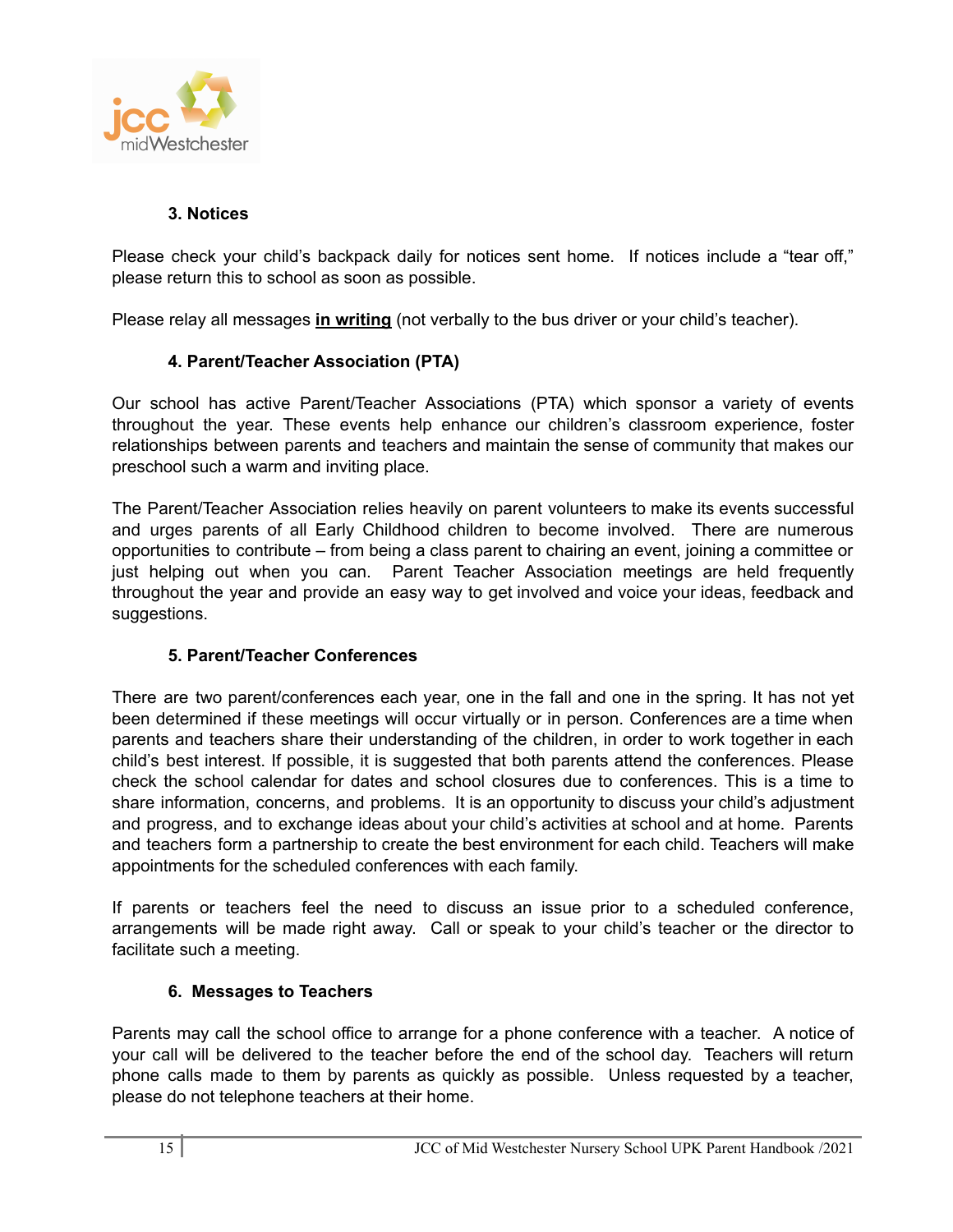

# **7. Family and School Together**

Unfortunately, until further notice we will not be able to host family events or activities during school hours. Any large gatherings, such as parent meetings will be held virtually until further notice.

# **8. Parent Visits**

Parent visits are not permissible at this time.

# **9. Parent Workshops**

The development of the family as well as the child is important to each child's progress. The philosophy of our Early Childhood Program includes addressing some of the issues and concerns of parents by providing workshops. These workshops will be virtual and may be led by a professional facilitator or an invited speaker. Topics of special interest to our parents will be the focus of our parent workshops.

# **10. Visitors Policy**

A visitor is anyone who is not on staff at the JCC. Visitors will be kept to an absolute minimum. All visitors are required to sign-in at the school office.

# **C. HEALTH PROCEDURES**

In addition to the health and safety protocols outlined in our Reopening Plan for COVID, which can be found on our website JCCMW.org, specifically the use of PPE, social distancing, hygiene protocols, and cleaning and disinfecting procedures, the following heath procedures must be adhered to.

# **1. Physical Examination**

#### **Please note: Your child will not be permitted to begin school unless an up-to-date Medical Form and an Emergency Card are on file in the Early Childhood Center Office.**

New York State regulations require that parents submit a Medical Statement to the school yearly for every student. Please forward a copy of the annual report to the school. You will be contacted by our office to obtain a new Medical Statement if it expires during the school year. If not provided in a timely manner, the child will not be permitted to return to school until it is obtained.

For the health, safety, and welfare of our community every child upon enrollment into the JCC Early Childhood program must follow the New York State Department of Health vaccination requirements. Documentation of compliance with these requirements shall be provided to the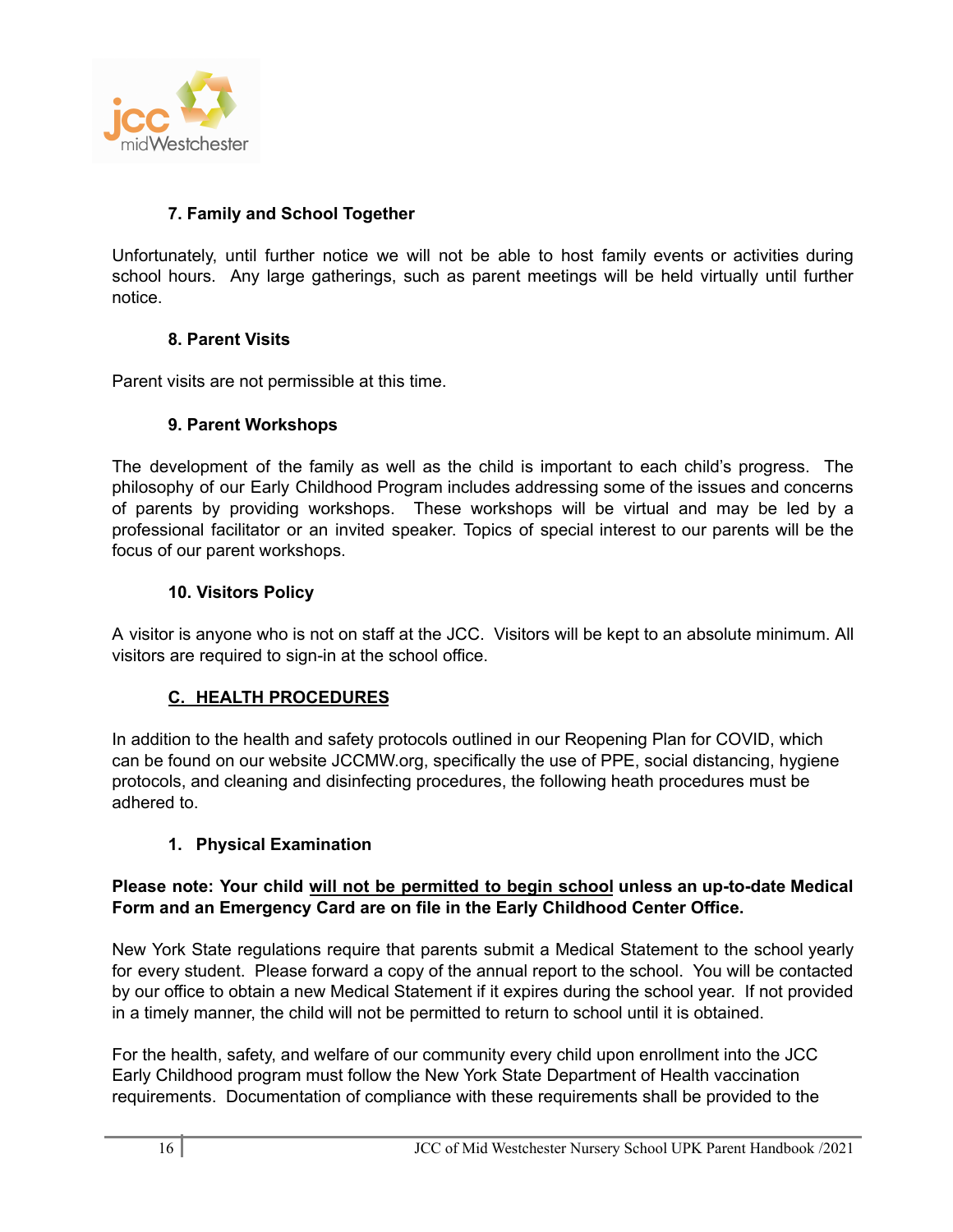

JCC Early Childhood office for all children upon entry to the school. This follows the standards and policies of the American Academy of Pediatricians, the Centers for Disease Control, the American Council of Immunization and Prevention and the New York State Department of Health. From the first day of enrollment children must have the proper documentation from a family physician that is signed and dated that they are up to date on their immunizations and physical exam (within one year of start date). If your child has a medical exemption to immunization, a signed statement of such is required to be submitted by your physician for approval by our Health Care Consultant. If you have any questions or concerns, please contact the Director of your child's program.

# **2. Health Check**

In addition to the COVID health screening questionnaire, which must be completed daily online by the child's parent, a routine health check, including temperature taking, is conducted each day upon arrival at school. Children who arrive in school with obvious symptoms of an illness or who develop symptoms during the school day, will be sent home at the discretion of the school nurse or program director. If COVID symptoms are present, the child will be brought to our "quarantine room." The child's parent will be notified to come to school and take his/her child home immediately. If either parent cannot be reached, the person the parent has listed on the Emergency Card will be called. Please be sure that these people are local and often available. If there is a caregiver at home who does not drive, please leave taxi money in an envelope for any emergency. Parents are urged to cooperate with our efforts to safeguard everyone's health.

# **3. Illness**

Your child must be kept home or will be sent home for the following:

- o Fever of 100 degrees or higher
- o Chills
- o Cough
- o Difficulty breathing/Shortness of breath
- o Heavy nasal discharge (green or yellow mucus from nose)
- o Muscle Pain
- o Sore Throat
- o Headache
- o Lost of Taste or Smell
- $\circ$  Rash, sores, flushed appearance, clamminess, pale complexion other unusual conditions of the skin
- o Diarrhea
- o Vomiting
- o Any contagious disease or condition such as:

| Conjunctivitis (pink eye) | <b>Hepatitis</b>     |
|---------------------------|----------------------|
| <b>Head Lice</b>          | Influenza            |
| <b>Strep Throat</b>       | <b>Scarlet Fever</b> |
| <b>Pinworms</b>           | Roseola              |

Impetigo Chicken Pox Coxsackie Virus COVID-19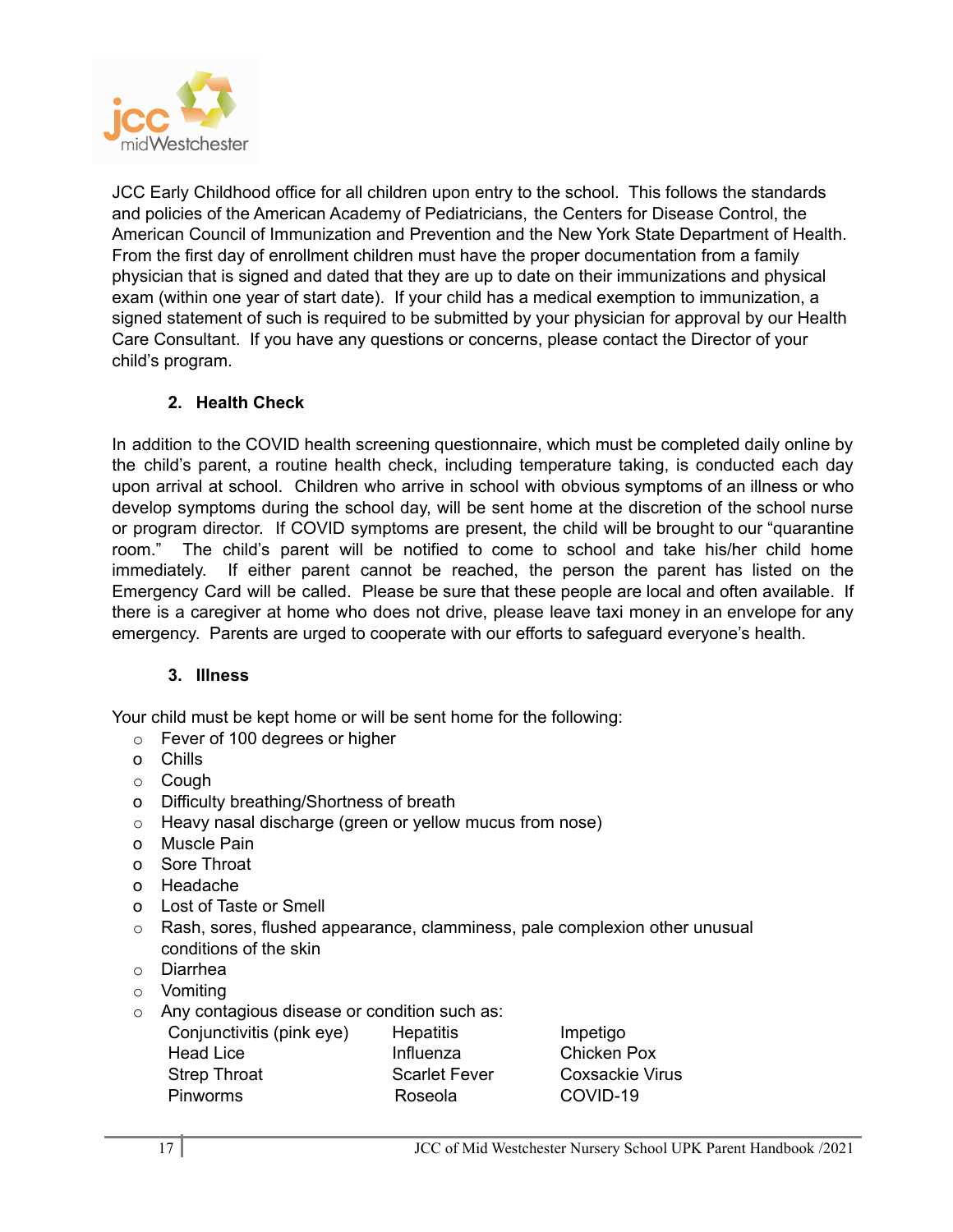

You must notify the school **immediately** if your child has any contagious disease or condition, especially COVID-19. Your child may return to school when he/she is no longer contagious. A physician's note is recommended in most cases. You will be notified if a doctor's note is required. Children must be fever free, without the aid of medication, for 24 hours before returning to school. We will notify, in writing, the parents of any child who has been exposed to any communicable disease.

If your child is diagnosed with COVID-19 he/she may not return to school until the following criteria have been met:

• A doctor's note clearing him or her to return to school due to negative results from a COVID test

AND

● It has been at least 10 days since the individual first had symptoms

AND

• The child is symptom free and fever free for three days.

The school reserves the final right to send any child home, if in its judgment, the safety and health of other children might be affected.

# **4. First Aid**

Minor first aid will be given in school by our school nurse and the parent will be notified with a phone call and/or a written accident report. In an emergency, if the parent cannot be reached, the child will be taken to Montefiore New Rochelle Hospital, 16 Guion Place, New Rochelle, NY 10801 and the family pediatrician will be notified.

# **5. Insurance**

Each child is protected by accident insurance during school hours.

# **6. Allergies and Medical Information**

If a child has medical issues such as asthma, allergies including food, special diet, diabetes, etc., the school requires a medical release form be filled out by the parents before school begins. It is vital that the staff be informed of any short or long-term medical condition that may affect your child during the school day.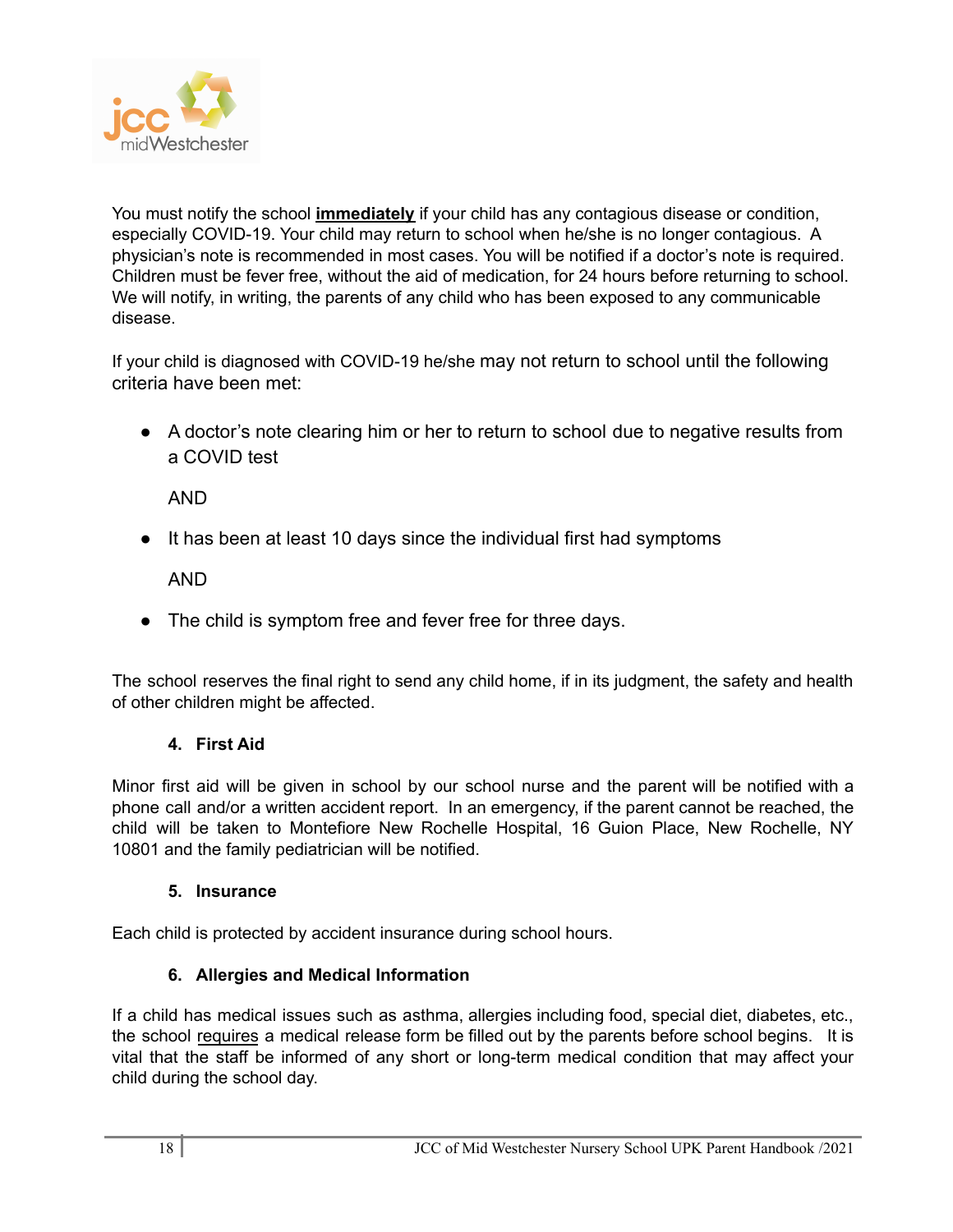

# **7. Medication**

Except in the case of immediate life-saving medical emergencies, i.e. diphenhydramine (i.e., Benadryl) and Epi-Pen, Jr, staff members are not permitted to give medications of any kind to children. In the event that a child needs to take medication during school hours, our nurse or in her absence, a MAT (Medication Administration Trained) staff member can administer prescribed or over the counter medication if the following conditions are met:

- 1. The parent and a physician have signed an Administration of Medication Form (contact the UPK office for this form.)
- 2. The medication is brought in by a parent in the original container.
- 3. Medication label has child's name, medication name, dosage, and the medication schedule.
- 4. Over the counter medication may be given if the Non-Prescription Medication Form has been completed and signed by the parent and the child's physician.

We are not responsible for any side effects or adverse reactions that medication can induce. You will immediately be notified if your child experiences any side effects or adverse reactions.

#### **If children are taking medication at home, parents are asked to notify the teachers, as a child's behavior can be affected by medication.**

#### **8. Hand Washing**

Frequent hand washing with soap and running water is necessary to prevent the spread of disease. Children will be taught proper handwashing procedures. Children will wash hands when arriving for the school day, when hands are soiled, after using the bathroom, after coughing, sneezing, or nose blowing, before eating, and when leaving and returning to the classroom.

# **9. PPE (Personal Protective Equipment)**

Children will be strongly encouraged and adults will be required to wear masks at all times while indoors, with the exception of when eating or swimming. However, if a child is unable to tolerate the use of a mask, they will not be physically forced to wear one.

# **D. SPECIAL SITUATIONS**

#### **1. Child Abuse**

- In accordance with New York State law, the school staff is mandated to report all instances of suspected child maltreatment (neglect and abuse) and are trained accordingly.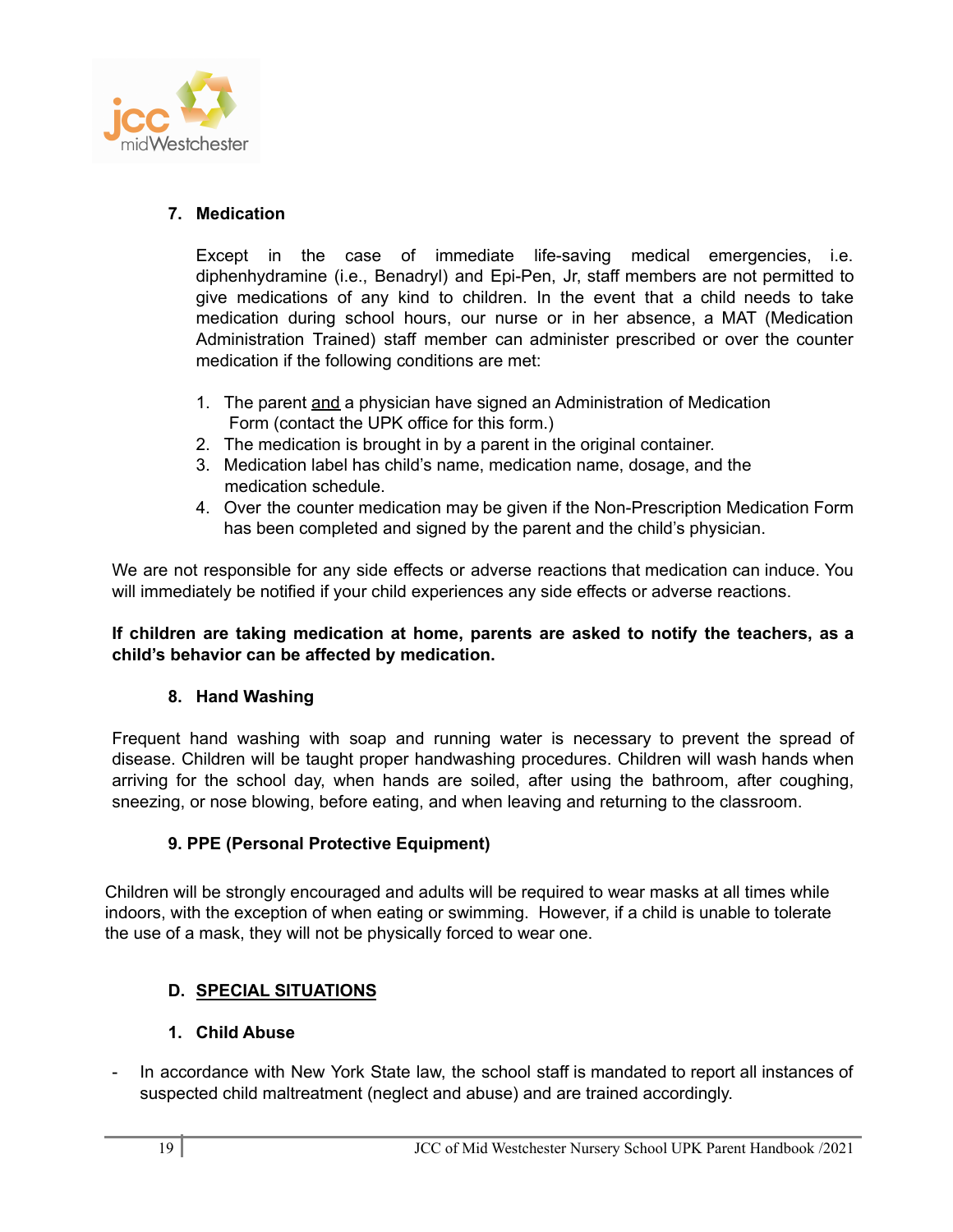

- Strict confidentiality is assured in these situations. The only people at school who will know are the source of the report, director, and family involved. Confidentiality is essential and breaching it can be cause for strict disciplinary measures.
- The school is committed to helping children, parents and teachers through the reporting process and to work cooperatively with outside agencies providing treatment and support.

# **2. Counseling Services**

Our Social Worker is available to you throughout the school year. She is available to help our staff and parents with all types of questions and situations.

Through the Early Childhood Center parent workshops including parent groups are held throughout the school year. There are many support services available to all families.

# **3. Divorce/Separation Policy**

It is our policy to give equal consideration to both parents, unless we are directed otherwise by a court order.

Before we change our policy of full notification, it is the responsibility of both parents together to advise the school in writing, concerning what procedures they want the school to follow, i.e., notices to one or both parents, or whom to contact if the child is sick.

After a legal settlement, the JCC of Mid-Westchester encourages the active participation of both parents in the education of their children. However, our administrative policy provides that mailings, emergency contacts and authorizations used in case of an accident will be as directed by the custodial parent. All parents are encouraged to attend parent/teacher conferences, but it is the responsibility of the custodial parent to communicate the date, time and place of such meetings to the non-custodial parent.

We realize that divorce can be a very difficult situation for preschool children. Our primary interest at the JCC of Mid-Westchester is the well-being of your child. Our position must be one of objectivity.

# **4. Orders of Protection**

If you have obtained an order of protection against an individual who may try to gain access to your child, you must provide a copy of the document to the school in order for us to honor it.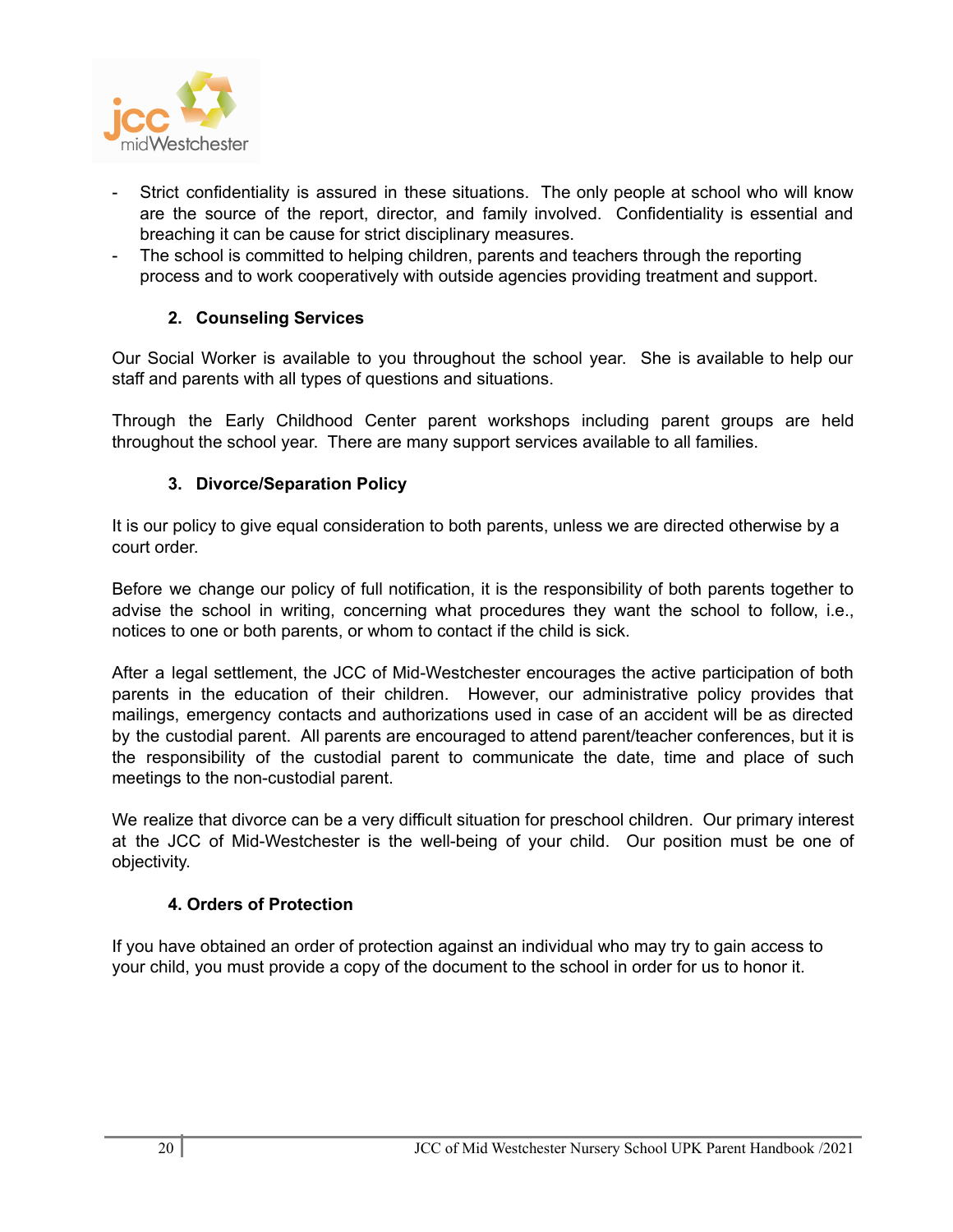

## **E. What do I do if I have a concern?**

- A problem concerning your child talk to the teacher(s) first and the Early Childhood Director(s) if necessary.
- A problem concerning a staff member talk to the staff member and/or the Early Childhood Director(s).
- A problem concerning the school policy or the Center's policy talk to the Early Childhood Director(s).